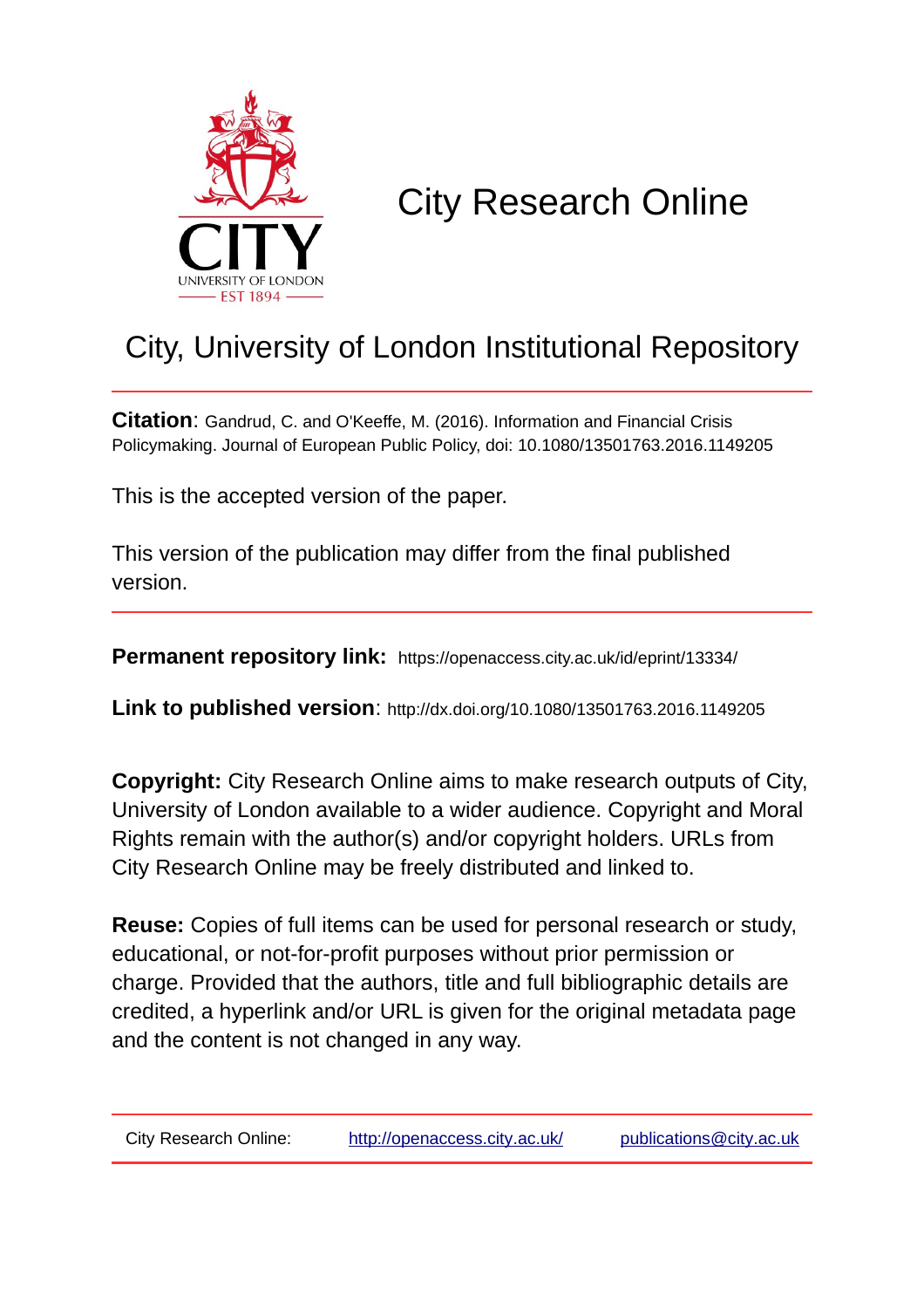### Information and Financial Crisis Policymaking

Christopher Gandrud and Mícheál O'Keeffe<sup>\*</sup>

#### Abstract

The degree to which governments intervene to contain financial crises varies considerably. We aim to understand why policymakers choose the level of intervention they do to contain financial shocks. In particular, we want to understand why policymakers may choose policies that create outcomes they do not want. We focus on a defining feature of financial crisis policymaking that has been largely unaddressed in the literature on policy responses to crises: policymakers lack good information about the health of their banking systems. So, they rely on their bureaucrats and other actors for necessary information. However, information providers may have different policy preferences. To understand the interactions between these actors and the implications for policy choice, we advance a signalling game of financial crisis containment. We use comparative statics and a case study of the recent Irish crisis to demonstrate how information asymmetries can have a significant impact on bailout choices.

Keywords: banking crisis, financial crisis policymaking, guarantees, Ireland, signalling games

#### 1 Introduction

Governments in countries confronted with financial shocks face a severe trade-off. To contain a crisis they must announce a policy response that will restore confidence to the financial system. At the same time, such measures expose governments to significant possible fiscal costs which may threaten the solvency of the state itself. This was dramatically demonstrated by the Irish Government's 2008 decision to provide a blanket guarantee of bank liabilities.

Despite the size of the Irish response, which included guarantees that amounted to  $\in$ 365 billion, or almost 2.5 times GNP (Honohan, 2010, 19), decision-makers believed that it would end up costing very

<sup>⇤</sup>Christopher Gandrud is a Lecturer at City University London and Post-doctoral Fellow at the Hertie School of Governance. Mícheál O'Keeffe is an Economist at the European Central Bank and earned a PhD from the London School of Economics. Please contact Christopher Gandrud at christopher.gandrud@city.ac.uk. Thank you to participants at the 2012 Midwest Political Science Association Annual Conference, seminar participants at the London School of Economics and Waseda University as well as Klaus Brösamle, Sahil Deo, Andy Eggers, Charles Goodhart, Mark Hallerberg, Simon Hix, Philip Lane, and Cheryl Schonhardt-Bailey, and two anonymous rewviewers for helpful comments. We would also like to thank the National University of Ireland for the generous funding of Mícheál O'Keeffe's research while as a PhD Candidate at the London School of Economics. The authors are themselves responsible for the views expressed in this article which do not necessarily represent the views of the institutions to which they are affiliated.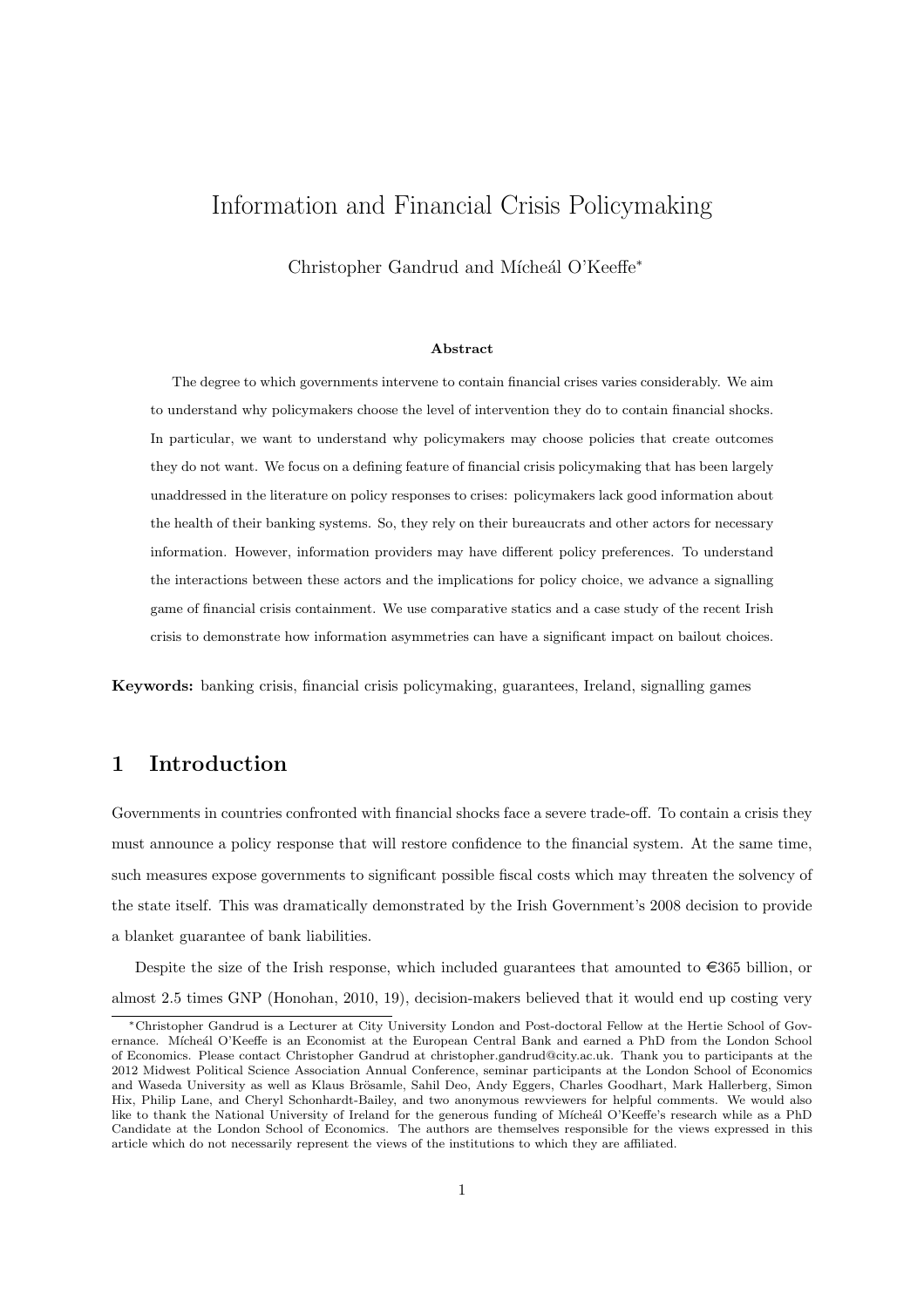little as the guarantees were not likely to be redeemed. The financial sector was believed by many to be merely suffering a short-term liquidity crisis rather than a fundamental problem of insolvency. This sentiment was expressed by the Minister for Finance who shortly after the first round of banking system support was announced commented that it was "the cheapest bailout in the world so  $far$ ".<sup>1</sup> But by Spring 2011 the bill had reached  $\epsilon$ 70 billion, leading the central bank Governor to note that it had ended up being one of the costliest crises in history.<sup>2</sup> Irish policymakers seemed to have chosen exactly the containment level that they did not want. The recent Irish example motivates us to create a general way of conceptualising banking crisis policymaking so that we can understand counter-intuitive situations where decision-makers end up choosing crisis containment policies that lead to non-preferred outcomes.

Our article makes an important contribution to the growing literature on the political economy of public responses to banking crises (see Alesina and Drazen, 1991; Grossman and Woll, 2014; Keefer, 2007; Pepinsky, 2014; Rodrik, 1999; Rosas, 2006, 2009; Weber and Schmitz, 2011; Woll, 2014). We use a signalling game framework to understand how information asymmetries between political decisionmakers and bureaucrats shape initial crisis responses. Specifically, we adapt seminal models of strategic information transmission (Crawford and Sobel, 1982; Gilligan and Krehbiel, 1987) by making domain specific assumptions about what information policymakers need, as well as what the ranges of their and their bureaucrats' preferences are.

Information poor decision-makers rely on financial bureaucrats for information about the proportion of non-performing loans (NPL) in their banking systems and the recovery value of these loans in the aftermath of shocks. These are important indicators of how much a given policy response is likely to cost. If information providers have different preferences from decision-makers, they are likely to give vague or even uninformative messages. This prevents decision-makers from choosing crisis responses that they prefer. The model also predicts situations where decision-makers receive accurate information: when decision-makers and information providers have closely aligned bailout preferences.

Information asymmetries have long been acknowledged as a cause of crises (e.g. Mishkin, 1990), and have been well-studied in the broader game theory literature (for a review see Sobel, 2013). However, research on policy responses to financial crises has not systematically explored information problems, instead implicitly assuming that decision-makers have perfect information about their banking systems. Rather than studying information asymmetries, previous work has focused on factors including differences between democracies and non-democracies, institutional weaknesses in emerging economies, and the number of veto players to explain policy choices.

These works have been shown to have poor explanatory power in light of the 2008 financial crisis

<sup>1</sup>Brian Lenihan to the Leinster Society of Chartered Accountants lunch in Dublin, October 23rd, 2008.

<sup>2</sup>Patrick Honohan, March 31st, 2011.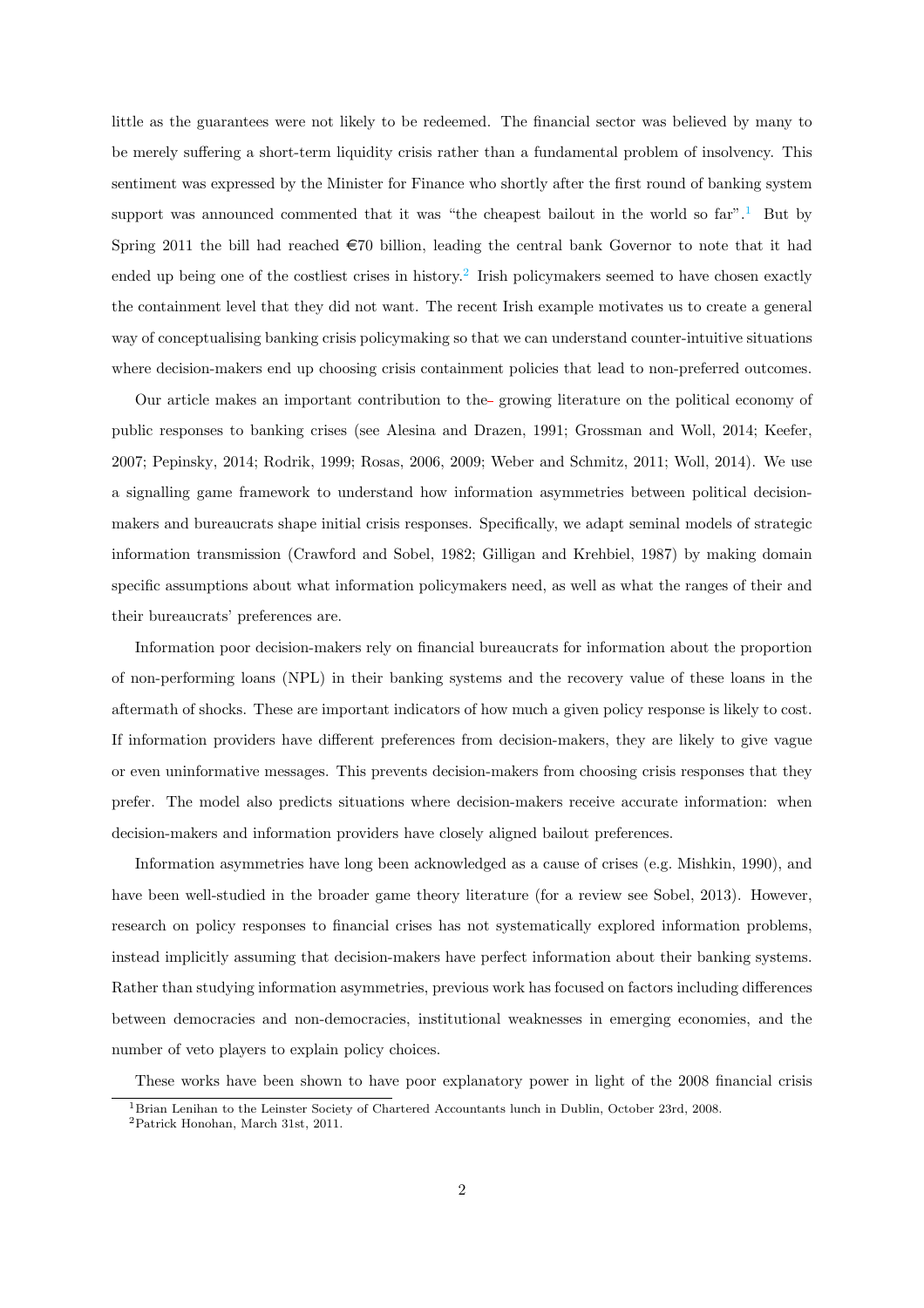(Gandrud and Hallerberg, 2015*b*). The present state of the art has little to say about cases like Ireland's, as it is an advanced democracy with a developed economy, and (at least before the crisis) well regarded public and private financial institutions. Previous work suggests that the Irish crisis response should have been low cost, but it clearly was not. We show that bringing information asymmetries into the crisis policy response literature generates better explanations.

It is important to emphasise the external validity and generalisability of the environment we are modelling. Previous work has largely assumed that decision-makers in wealthier, and especially democratic countries are not as reliant on domestic public bureaucracies and banks themselves for information about banks' health as policymakers are in less wealthy and less democratic countries (e.g. Satyanath, 2006). It is assumed that bureaucratic actors in more advanced markets are more transparent and nonbureaucratic actors, including a free financial press and robust auditors, serve as independent sources of information. However, these may not be reasonable assumptions.

Financial bureaucracies, even in advanced economies can be relatively opaque. Gandrud and Hallerberg (2015*a*) document that only about a third of EU member states regularly release marginally detailed supervisory data on banks. In the data that is released it is difficult or impossible to get a real-time and accurate impression of the full extent of non-performing loans. This limits the independent information that the press and decision-makers can access. In some countries, such as Germany, confidentiality laws even prohibited law-makers from accessing bank-level supervisory information. Only after the 2007-09 crisis have German lawmakers gained some access to this information, though still within the confines of a special investigation.

There are many examples of information problems between bureaucracies from the recent crisis. For example, in September 2007 deliberations at the Bank of England about how and how much to support troubled lender Northern Rock it is clear that the now defunct Financial Services Authority (FSA) presented an overly rosy picture of the lender's health. The "FSA were clear that Northern Rock's problems were liquidity related there was not a solvency issue" (Bank of England, 2007, 53). It would turn out that the FSA was in fact providing unjustifiably positive information. After being provided with extensive public liquidity support, Northern Rock was nationalised in 2008.

Though, in general non-governmental actors are important sources of information, their ability to provide accurate information about quantities such as NPLs during the start of a crisis has been limited. Sikka (2009) shows that banks across Europe and the United States received clean bills of health from external auditors, often within a few months of their collapse in the 2007-09 crisis.

International or supranational institutions such as the International Monetary Fund, the European Commission, and the European Central Bank (ECB) may release their own information to governments and closely scrutinise domestic bureaucracies' information. However, they generally play a major role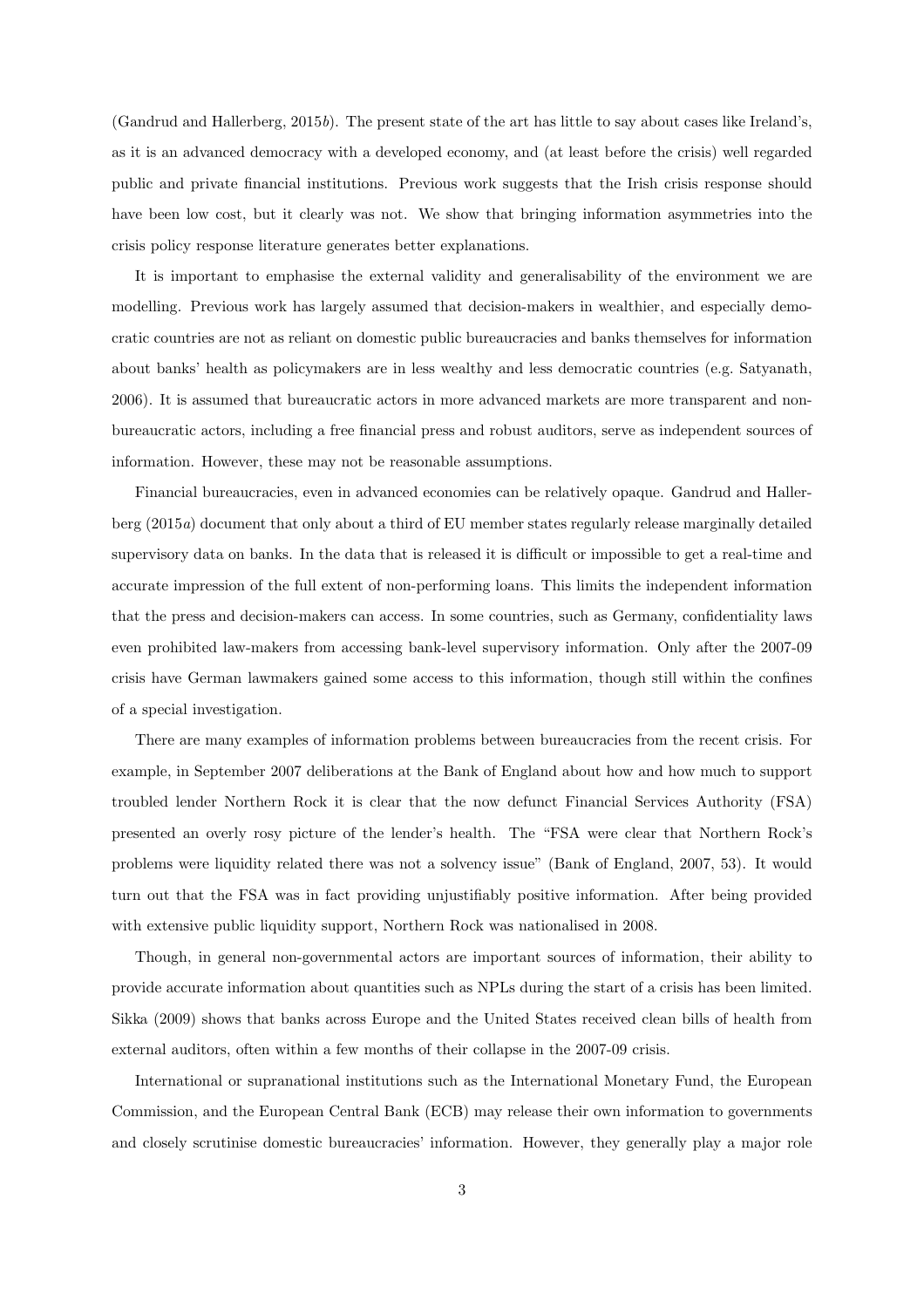*after* a crisis has started.<sup>3</sup> Often they are brought in because a government's initial crisis response–what we are primarily trying to explain–ended up being unsustainable.

#### 2 Previous Explanations of Banking Crisis Containment

When a country has widespread bank insolvencies it is in a banking crisis (Sundararajan and Baliño, 1991). "Because bank balance sheets are tightly integrated and bank capital is highly leveraged, the failure of a single insolvent bank may threaten to upset the entire banking system and have effects on the real economy" (Rosas, 2009, 6). If bank failures have potentially large and widespread negative externalities it is reasonable to assume that most actors–policymakers, bankers, the public–greatly prefer mitigating the impact of these crises with government intervention to inaction. Before developing our signalling game for how decision-makers choose crisis containment policies we critically discuss the state of the art literature attempting to explain how governments intervene.

Crony capitalism is possibly the most straightforward political economy approach to understanding why countries choose high levels of bank support to contain crises. Bankers prefer public to private losses as public losses in banking crises are wealth transfers to them. So, they push for high public guarantees to forestall insolvency, i.e. they gamble for resurrection (Downs and Rocke, 1994). Politicians with cronyistic ties to bankers are more likely to use bailouts at the expense of diffuse public interests such as taxpayers (Rosas, 2006). The crony capitalism theory expects decision-makers with close ties to the banking sector to pursue policies that maintain the solvency of banks even at substantial public expense.

Another major stream in the literature focuses on veto players. Opinion about how the number and polarisation of a country's veto players affects policy choices during banking crisis ranges considerably. On the one hand, Alesina and Drazen (1991) argue that as the number of veto players increases, we are less likely to expect them all to agree on a new policy. Therefore crisis responses in general will be slow and inadequate. Conversely, Rodrik (1999) suggests that having many veto players, if organised to manage conflicts, will result in more appropriate and quickly implemented crisis management policies.

Keefer (2007) argues that the number of veto players has no effect on crisis responses, but competitive elections encourage better crisis responses for the general public since they weaken policymakers' ties to banking interests and align them more closely with taxpayers. Similarly, Rosas (2009) argues that actors in democratic rather than authoritarian countries are more likely to use public cost reducing crisis responses, since electoral incentives push them to favour limiting public losses. Countries with competitive elections, regardless of the number of veto players, could be more likely to choose crisis response policies that limit public costs. However, working with updated data, Gandrud and Hallerberg

<sup>3</sup>An exception is the post-crisis ECB, which has direct supervisory responsibilities.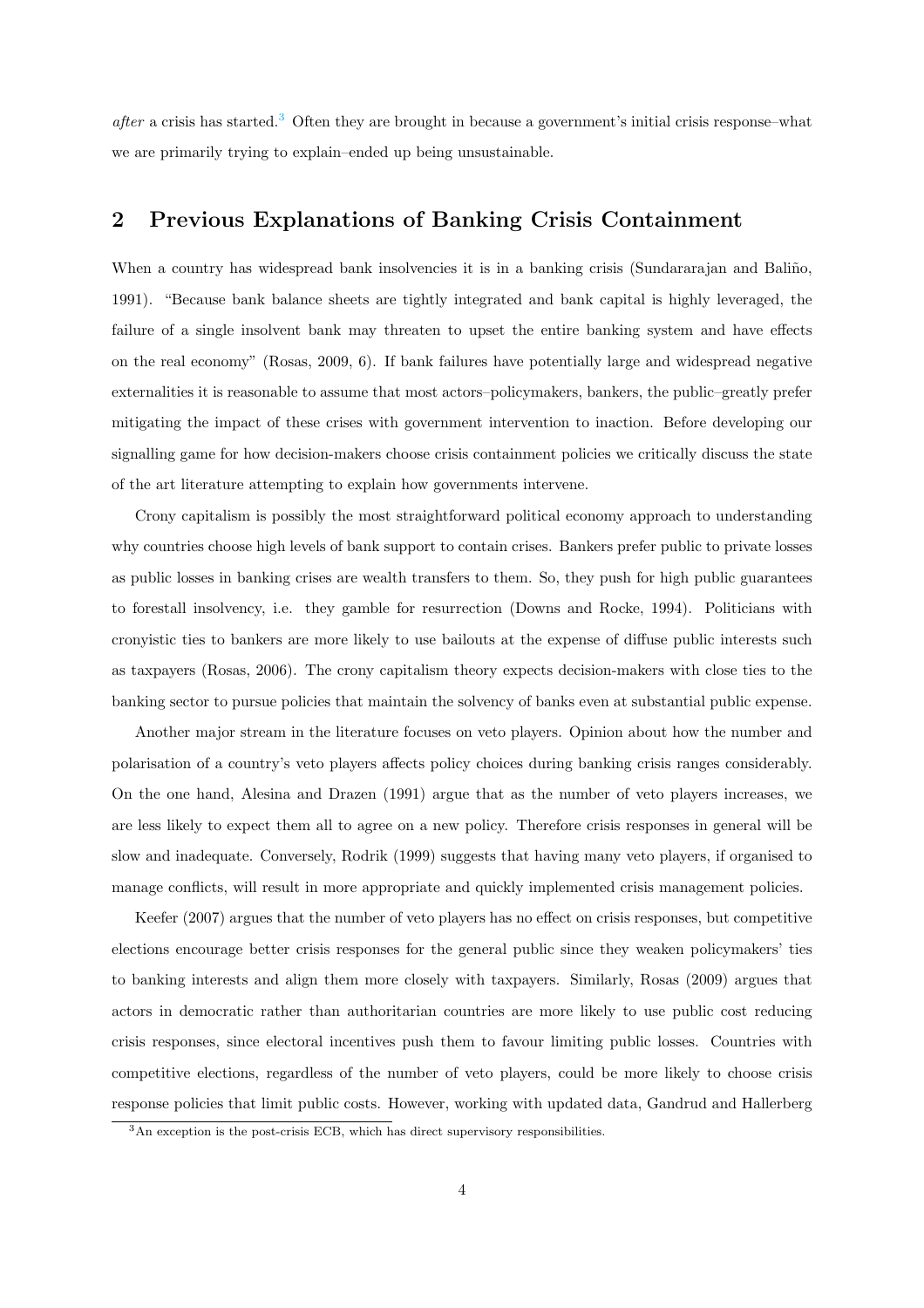$(2015b)$  find no difference in costs between countries with less and more competitive elections.

Choices may also be constrained or shaped by bureaucratic capacity (for a discussion of this type of argument see Satyanath, 2006, 18). Bureaucratic institutions do not have equal capacity across all countries. Higher capacity regulators, ministries of finance, and central bank officials with expertise are better able to implement complex policies, such as orchestrating sustainable bank mergers. For the same reasons, bureaucrats with lower capacities might be restricted in the policies they can plausibly enact and therefore have incentives to try (see Huber and McCarty, 2004). Policymakers may take this into account when choosing policy responses. Furthermore, high capacity bureaucracies may be able to obtain better quality information about the true health of the banking sector (Abonyi, 2005). How might bureaucratic capacity help us predict containment policy choices? One expectation would be that if a bureaucracy could be held accountable and could more accurately monitor banking activity then the country would accurately target support at solvent, though illiquid institutions, and so would be less likely to issue costly crisis containment support.

Through conditions on loans that countries in financial crises desperately need, international institutions may force countries to adopt certain policies (Vreeland, 2003). Receiving support from international institutions could result in policies closer to the preferences of these institutions.

Throughout previous work, when information asymmetries are discussed, they are generally believed to exist in less developed countries. Satyanath (2006), for example, examined how information asymmetries could affect developing countries' pre-crisis financial regulatory choices. However, he explicitly assumed that information asymmetries were not an important component of decision-making in more advance financial centres. Woll (2014) argues that governments with one-to-one relationships with banks have costlier responses than those that interact with banking sectors capable of making collective commitments and thus private sector contributions to bailouts. She does briefly mention information asymmetries as an important factor in this process for the Irish bailout. However,- she includes- them in an *ad hoc* manner.

#### 3 Signalling Game Setup

We aim to directly understand how information asymmetries and differences in preferences among government actors affect what containment policy level is initially chosen. To do this we build on seminal analysis by Crawford and Sobel (1982) and Gilligan and Krehbiel (1987) to advance a signalling game where the actor who makes the containment policy decision relies on information from information rich actors, primarily their financial bureaucrats. These actors have preferences about policy decisions and aim to influence them.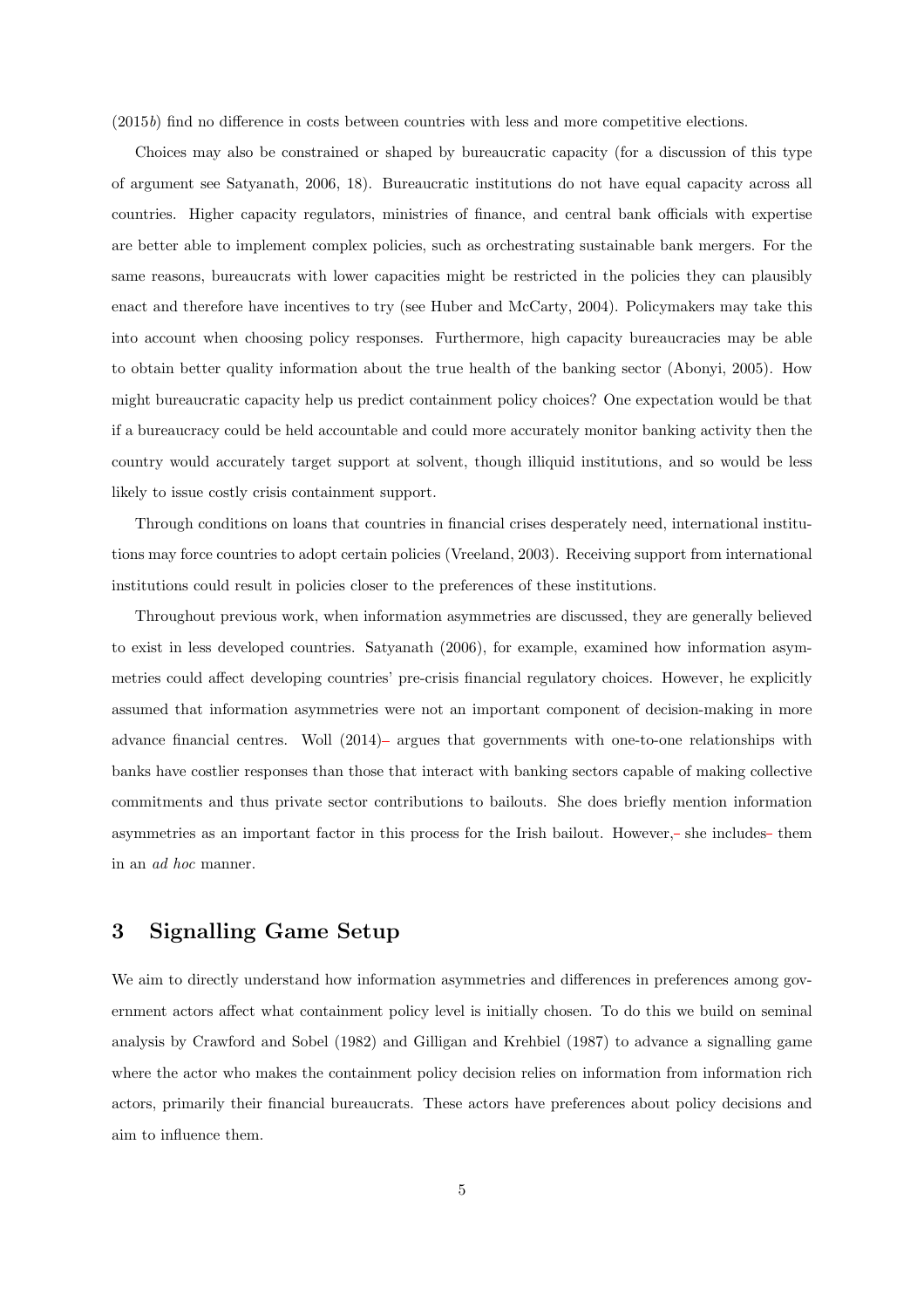The general model and its generic conclusions are well-established in the game theory literature (Sobel, 2013). Our innovation is the creation and application of useful domain specific assumptions about what decisions policymakers are concerned with and what information they need to make these decisions. In so doing, we clarify this complex policy environment and derive a useful theoretical model allowing us to make novel predictions that were not previously possible in the banking crisis policymaking literature.

The Players We model banking crisis policymaking as the result of a game between two sets of actors. One set makes the containment policy decision. This could be, for example, a prime minister or president. We call her the decision-maker (DM). Before making her decision she needs to *receive* information *sent* by one or more signallers who are information rich. For convenience, we denote the information providers as the financial regulator (FR) and the minister of finance (MoF).

Field of Play: The Banking System Balance Sheet The environment within which our actors manoeuvre is a banking system. To demonstrate why a decision-maker must rely on signals from financial bureaucrats for a containment policy decision, we first model how a shock would generate changes to the proportion of NPLs. For both modelling simplicity and because we assume that the decision-maker is concerned with the effect of policy choices on the entire banking system, rather than individual banks, we focus on the balance sheet of an entire banking system. We characterise the balance sheet of the banking system in terms of assets  $(A)$ , liabilities  $(L)$ , and capital  $(C)$ .

The asset side consists of a portfolio of assets. These can be loans to households or firms, for example. Assets have two broad types: performing (*P*) and non-performing (*N*). The value of assets that are performing is denoted  $A_P$ . This is simply the book value of the assets. While we use  $A_N$ for the value of *the same assets* when they are non-performing. Firms or mortgage holders may fall behind on their payments or default on their loans with probability  $\gamma$  and create non-performing assets. Non-performing assets always have a real value less than their book value.<sup>4</sup>

Banks play a fundamental role in the transformation of short-term deposits into long-term loans. However, this creates an asset-liability maturity mismatch. Banks rely on both traditional retail deposits and wholesale funding on the liabilities side to finance their assets. Deposits may be withdrawn and wholesale funding may not be rolled over. The banking system's balance sheet makes it vulnerable to liquidity risk. On the liability side of the balance sheet we have regulatory capital. This will often take the form of hybrid claims such as subordinated debt or preferred equity instruments which are considered as a buffer against losses that protects depositors. Building on Aghion, Bolton and Fries

<sup>&</sup>lt;sup>4</sup>Non-performing assets may be liquidated and the bank will obtain  $j$  with probability  $\beta$ . Otherwise the assets will have a continuation value with a realised return  $\pi$ . Formally:  $A_N = \beta j + (1 - \beta)\pi$ .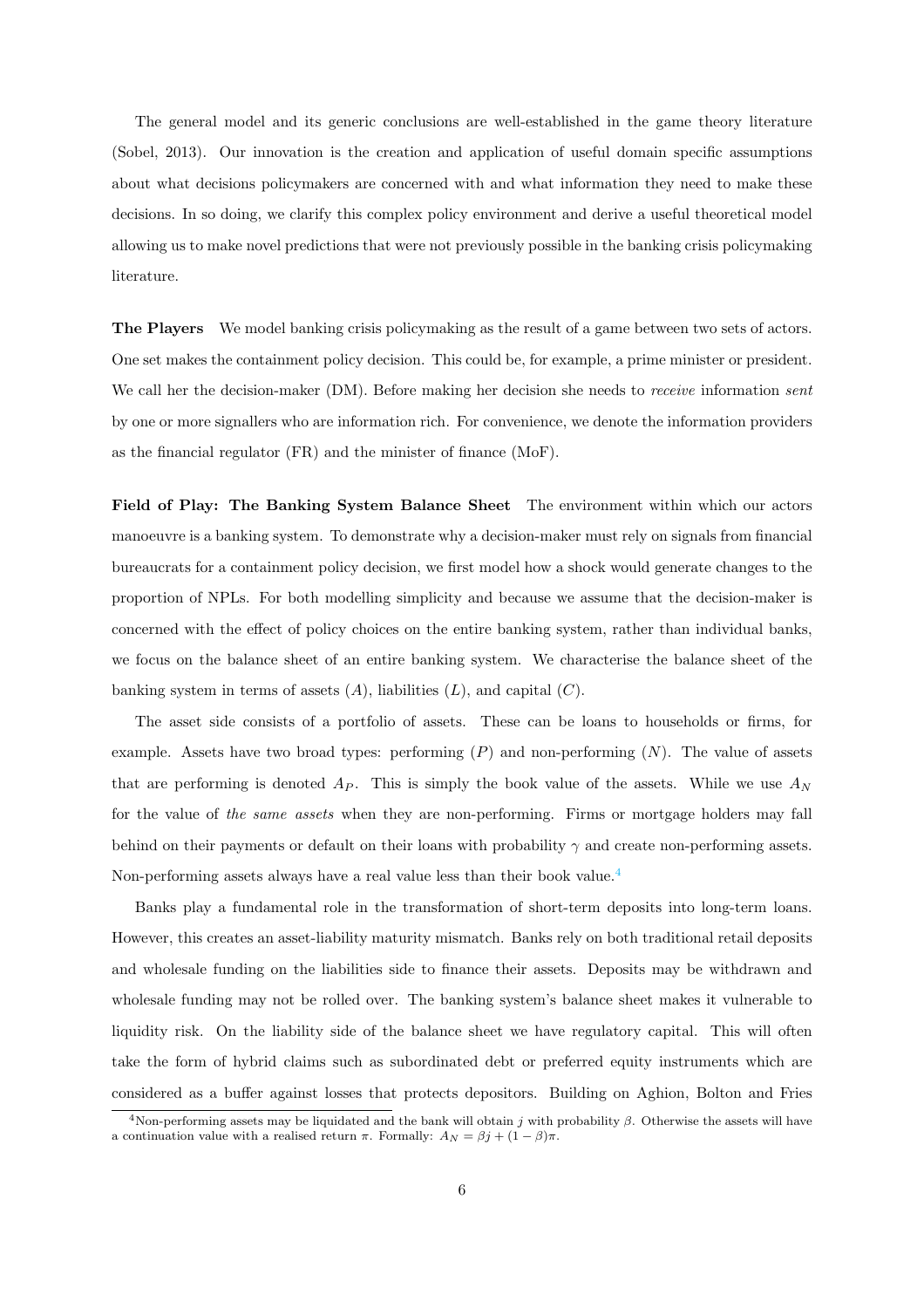(1999), we characterise the balance sheet of a banking system as:

$$
\theta = \gamma A_N + (1 - \gamma)A_P - (L + C). \tag{1}
$$

A solvent banking system is one where the payoffs from performing and non-performing assets exceeds the value of liabilities issued to fund the assets and reserve capital at each point in time. Banks are solvent at all points in time when  $A \geq L + C$ . If  $\gamma A_N + (1 - \gamma)A_P < L + C$  then the banking system is insolvent.

Banks' asset portfolios are sensitive to macro-financial shocks. A shock can cause asset price declines and disruptions to the supply of credit, generating non-performing loans (Nkusu, 2011). To capture this we assume that the shock *i* changes the proportion of non-performing loans by  $\mu_i$ , where  $\mu_i \geq 1$ . Therefore, following a shock the expected proportion of NPLs is given by:

$$
\gamma_i = \mu_i \gamma. \tag{2}
$$

For the time being, we'll assume that  $\gamma_i$  is from a uniform distribution between [0, 1] with mean  $\bar{\gamma}_i$  and variance  $\sigma_{\gamma_i}^2$ .  $\theta_i$  represents the net worth of the banking system as a result of shock *i*:

$$
\theta_i = \gamma_i A_N + (1 - \gamma_i) A_P - (L + C). \tag{3}
$$

Information We assume that all information is common to the actors except the DM does not know the proportion of non-performing assets  $(\gamma_i)$  following the shock, so she does not know the recovery  $(r)$ value of assets in the crisis  $A_{ri} = \gamma_i A_N + (1 - \gamma_i) A_P$ . This is primarily because of the opacity of loan valuations during a crisis. She does however know the distribution of *Ar*. 5

Containment Policy Choices Policies used to respond to financial crises can be categorised by their use during two broad phases beginning with *containment* and followed by *resolution* (Honohan and Laeven, 2005). Here we focus exclusively on crisis containment policymaking in the initial period following the shock.

Useful extensions could examine how containment policy choices affect the set and desirability of subsequent resolution policies. It would be interesting to understand how the DM learns from initial policy choice outcomes. Nonetheless, it is important to note that containment policy decisions are not

<sup>5</sup>Currently we do not assume that gathering information is costly to signallers. One extension would be to apply Dewatripont and Tirole's (1999) model for understanding how to incentivise agents to gather information when doing so is costly. This could provide insights into how to structure financial regulatory institutional systems to gather information and convey it to decision-makers such that they can make preferred decisions. Ultimately, this would build on the model presented here, as once the information is gathered actors enter into a similar signalling game.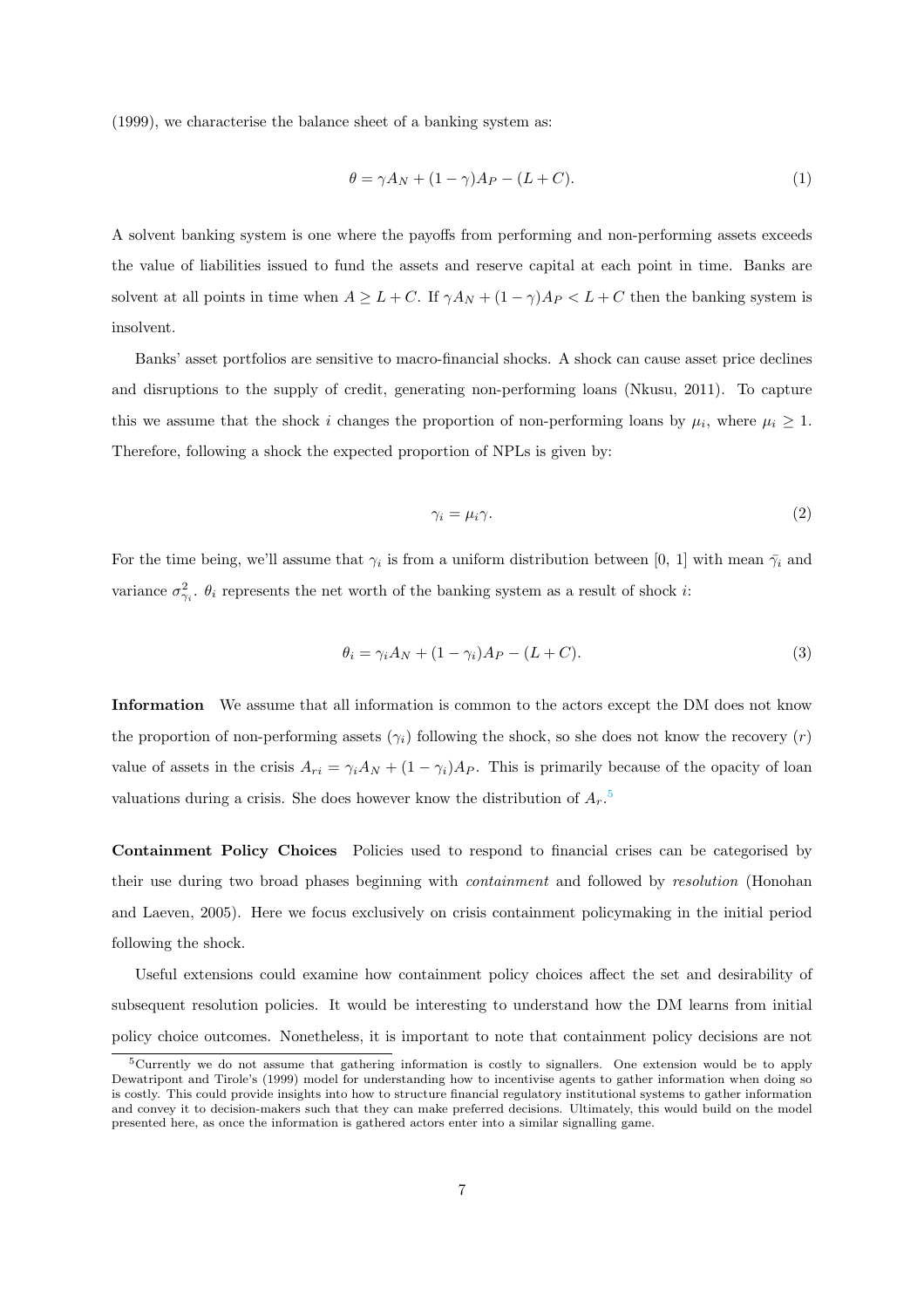trivial. They have potentially large and long lasting effects. For example, once a government institutes a guarantee it can be difficult to remove it without undermining market confidence. Thus it is important to understand how they are made.

Governments have a range of containment policy choices to restore confidence in financial systems. These include liability and asset guarantees (e.g. supporting the value of certain assets held by banks), as well as liquidity assistance and recapitalisation which ensures their solvency. For simplicity, we assume that the DM is indifferent between the different containment policy types.

We conceptualise containment policies *G* as being from a unidimensional space. We choose to further conceptualise *G* as a proportion of the pre-shock book value of assets in the banking system *A*, and denote this *g*, where  $g = \frac{G}{A}$  *g* is from the set  $\{g_i, \ldots, g_n\}$ . Focusing on containment policies as a proportion of assets is not necessary.<sup>6</sup> However, it is substantively meaningful for actors who care about containment costs. Assuming a best case scenario where containment costs can be recuperated up to the recovery value of banking system assets,<sup>7</sup> if support is equal to the recovery value of those assets the support will be 'costless'.<sup>8</sup>

In addition to providing support to the banking sector, politicians can require private sector participation or impose costs on the private sector by, for example, requiring haircuts and bail-ins. These policies effectively reduce the public costs of containment, and the public support provided to the banking sector. Therefore, we conceptualise q as net of publicly forced private sector participation and costs.

For a shock *i* we can express the assets' recovery value  $A_{ri}$  in terms of the assets' pre-shock book value *A* with  $\alpha_i$ , where  $\alpha_i = \frac{A_{ri}}{A}$ . A costless containment policy *g* for a shock *i* is be one where  $g - \alpha_i = 0$ .

DM's Preferences If the DM has 'moderate' preferences in that she wants to ensure that the guarantee has no direct costs to the taxpayer she would choose guarantee *g<sup>k</sup>* that equals the recovery value of the loans in the system  $\alpha_i$ . This choice may calm the liquidity crisis and maintain banking system solvency, while ensuring that the state could recuperate the containment policy costs. It is not necessary to assume that the DM prefers  $g_k - \alpha_i = 0$ . She may be more concerned about financial system stability or protecting banks from losses and want some  $g_k > \alpha_i$ . Or she may be worried about the potential losses from the guarantees or the moral hazard containment policies could create and prefer some  $g_k < \alpha_i$ .

At this point, we assume that the DM has moderate preferences. In order to be re-elected, incumbents need to please taxpaying voters who have a preference for both financial stability (as instability is costly to them) and do not want to provide costly bailouts (see Keefer, 2007; Rosas, 2009). Aiming for  $g_k - \alpha_i = 0$ 

 ${}^{6}$ For example, we could think of them as a proportion of the banking system's total balance sheet value  $\theta$  or indeed of liabilities.

 $7$ They would effectively be collateral either ex ante or ex post.

<sup>&</sup>lt;sup>8</sup>This of course assumes there are no costs associated with acquiring, administering, and selling the assets as well as the costs of extending the support. However, including these costs would not fundamentally change our model.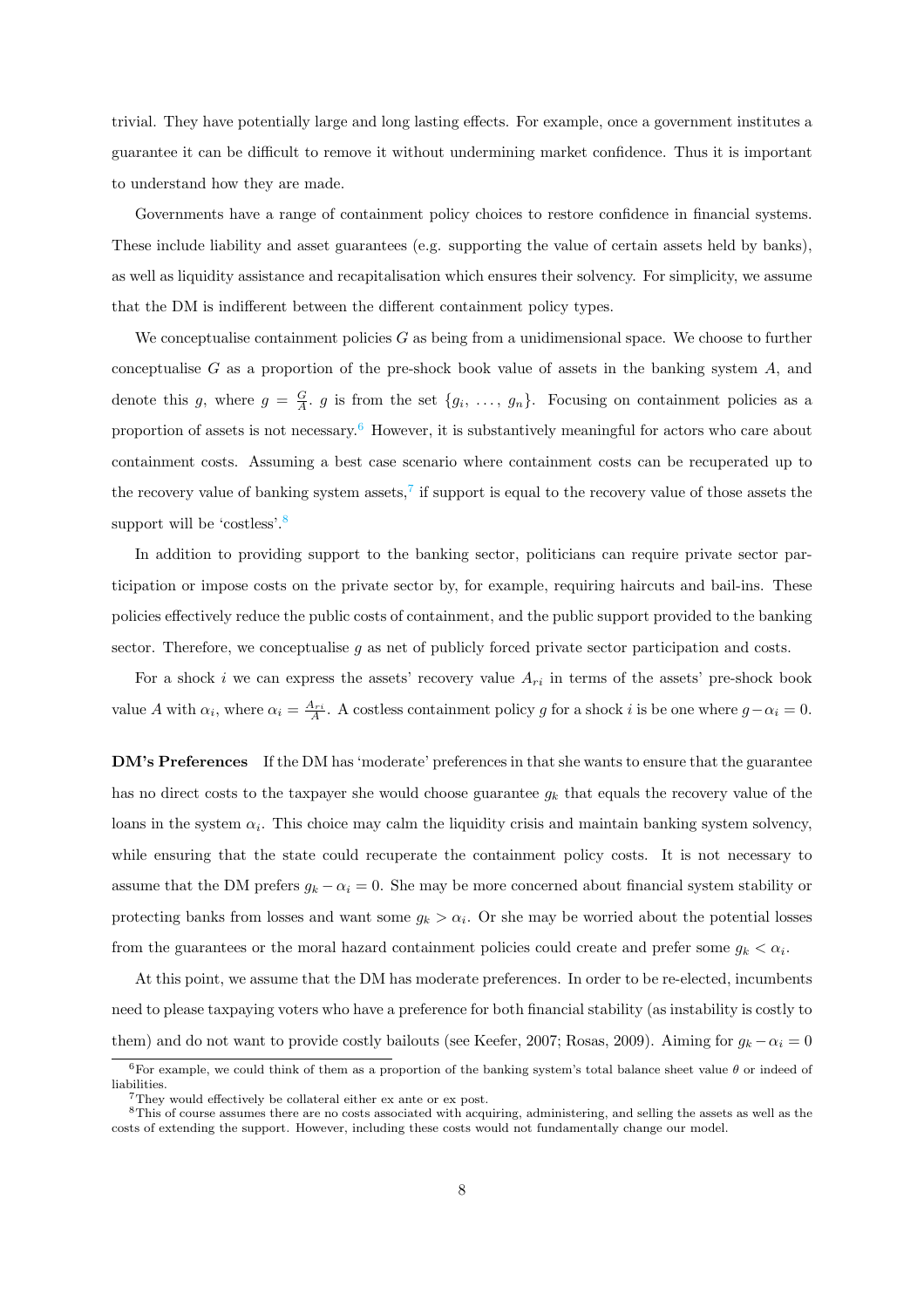allows the DM to balance these two preferences. DM's moderate containment policy preference can be enforced at the ballot box by voters. Nonetheless, it is important to note that we do not make a normative judgement when describing a preference for  $g_k - \alpha_i = 0$  as 'moderate'. There may certainly be legitimate reasons to provide guarantees above or below this depending on how the actors weigh the relative importance of moral hazard, financial stability, and taxpayer costs. Of course, extensions of our work could easily examine situations and reasons for why DM's have other preferences.

Regardless, our information poor DM does not know the recovery value of banking system assets. She cannot choose the containment level that most matches her preferences without more information.

Signaller Preferences To learn the recovery value of the banking system's assets the DM must rely on signals from the other players. The DM does not have the resources to undertake the highly complex task of supervising banks herself. So she has delegated supervision to financial policy bureaucrats, e.g. central banks and/or financial supervisors, who can specialise and develop specific policy expertise. Though financial policy bureaucrats have their own containment policy preferences, $9$  the DM relies on their information when a crisis strikes as she does not "magically find resources" (Epstein and O'Halloranx, 1999, 10) needed to make an independent assessment of the banking sector's health. Furthermore, given that most financial bureaucrats have lucrative careers awaiting them in the private sector even if removed from office, it is difficult for the DM to create incentive-compatible contracts (Dijkstra, 2010) ensuring that she receives accurate information.

It could be that the signallers' preferences are perfectly aligned with the DM's. Of course such a close alignment of preferences may not always be the case. In crony capitalist and other models of crisis containment policymaking, banking industry actors are often assumed to want high levels of support to forestall insolvency (Rosas, 2006, 2009). Public sector signallers may have cronyistic ties with the banking industry or be 'captured' by the industry. Capture may involve the regulator perceiving the interests of the banks to be the same as that of the state (Barth, Caprio Jr. and Levine, 2006). They may therefore prefer policies that ensure the continuation of financial institutions rather than prioritising the recovery value of bank assets to protect taxpayers (e.g. some  $g_k > \alpha_i$ ). Even in countries with seemingly 'strong' institutions, an independent central bank governor, for example, may have a preference for financial stability over low costs to the state and as such prefer large containment policies (Honohan and Laeven, 2005). On the other hand other bureaucrats involved in the game, in departments of finance for

<sup>9</sup>Rather than having preferences about policy outcomes, signallers might be primarily concerned with their professional reputation as policy experts. See Ottaviani and Sørensen (2006) for a formal discussion of such situations. Though all financial bureaucrats are likely concerned with their reputations to some extent, it is clear that many–including those discussed in our case study below–have preferences about containment policy outcomes. For example, regulators may also be motivated by career concerns from within the finance industry, rather than as regulators per se, ideological beliefs, or conflicting statutory mandates. It could nonetheless be useful to extend the model to formally incorporate actors with reputational incentives to provide information.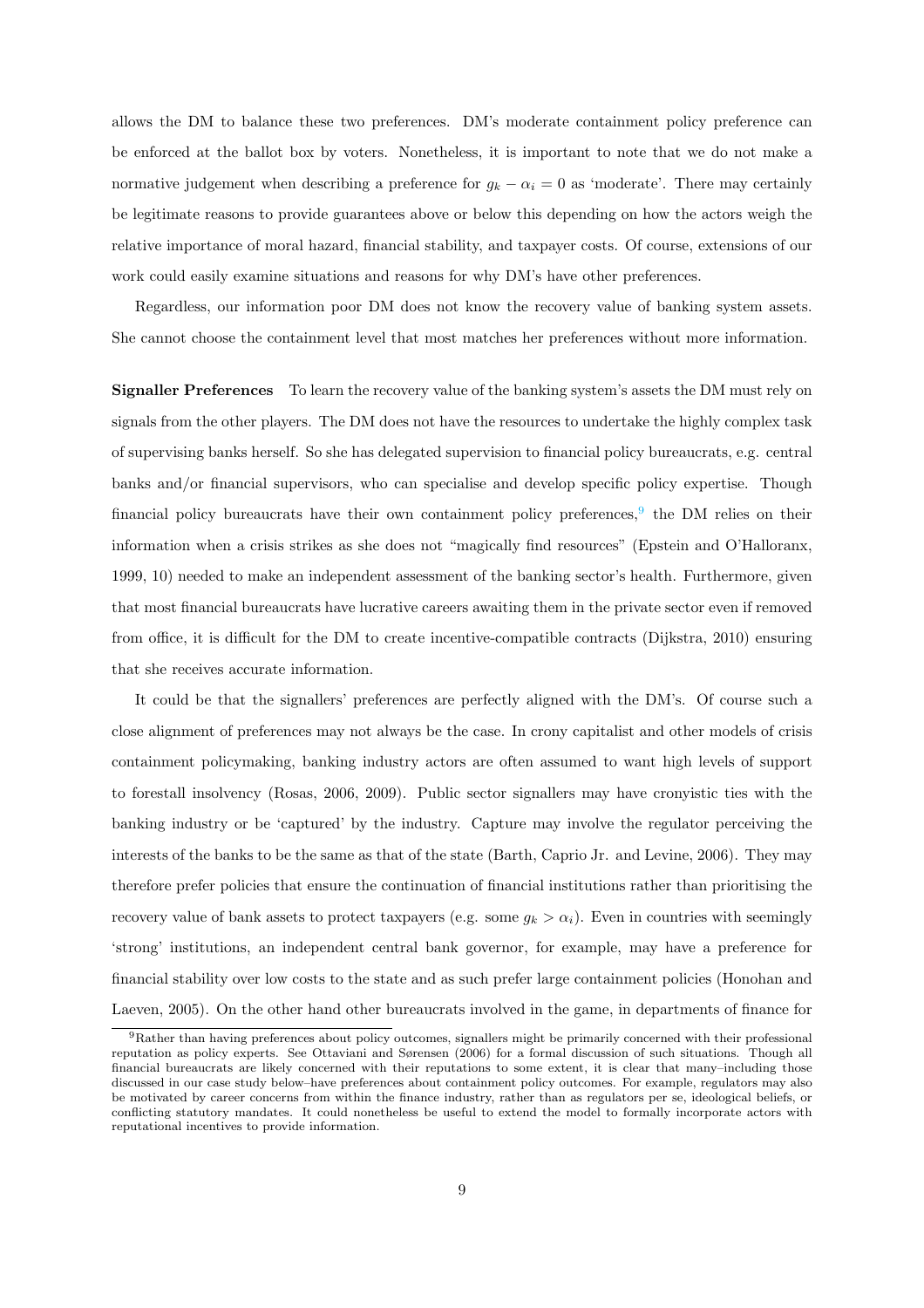example, may be more concerned with fiscal costs and/or moral hazard problems. They would therefore prefer that the state limit its containment policies (some  $g_k < a_i$ ). Though many banks, especially troubled banks, may want a high containment level, preferences in the banking system may actually be heterogenous. Healthy banks, that believe they could weather a crisis, may prefer a lower containment level. They could believe that accepting public assistance would undermine market confidence in them, or that failures at weaker banks could be an opportunity to consolidate their presence in the market. This is all to say that signaller's containment policy preferences can be very heterogenous and certainly need not be the same as the decision-maker's.

In many countries central banks also gather supervisory information and have preferences about the government's crisis response. Central bankers, uniquely among financial bureaucrats, have the ability to respond to crises using considerable resources based on their own balance sheet–e.g. emergency liquidity assistance (ELA). This fact could influence their preferences as signallers. Though they can provide ELA, central banks may be particularly concerned about risks to their balance sheets, risks that could hinder their ability to achieve their other goals, primarily price stability. While they may want to assist financial institutions, and have the ability to do so, central bankers may still prefer that fiscal policymakers act. For example, during the height of the 2008 crisis the Bank of England requested that the Treasury indemnify–guarantee–emergency liquidity assistance it provided, thus transferring crisis response risks from the Bank to fiscal authorities.<sup>10</sup> These preferences could influence what signals they make and their inclusion in future work would be a direct extension of our model.

Sequence of Play The game has the following sequence of play:

- In  $t_0$  there is a shock to the banking system *i* that creates a new proportion of non-performing assets. Hence  $\alpha_i$  is created.
- In  $t_1$  the sender observes  $\alpha_i$  and sends a message  $m_\alpha$  about the level of non-performing assets  $\alpha_i$ to the DM. In games with more than one signaller, each sends their own message.
- In  $t_2$  the DM receives  $m_\alpha$ , updates her prior knowledge about  $\alpha$  and decides  $g_k$ , the containment policy level.
- In  $t_3$  the outcome  $x_k = g_k \alpha_i$  is realised.

<sup>10</sup>See Bank of England Committee of Court transcripts available at: http://www.bankofengland.co.uk/archive/ Documents/archivedocs/codm/20072009/transactionscomm.pdf. Accessed August 2015.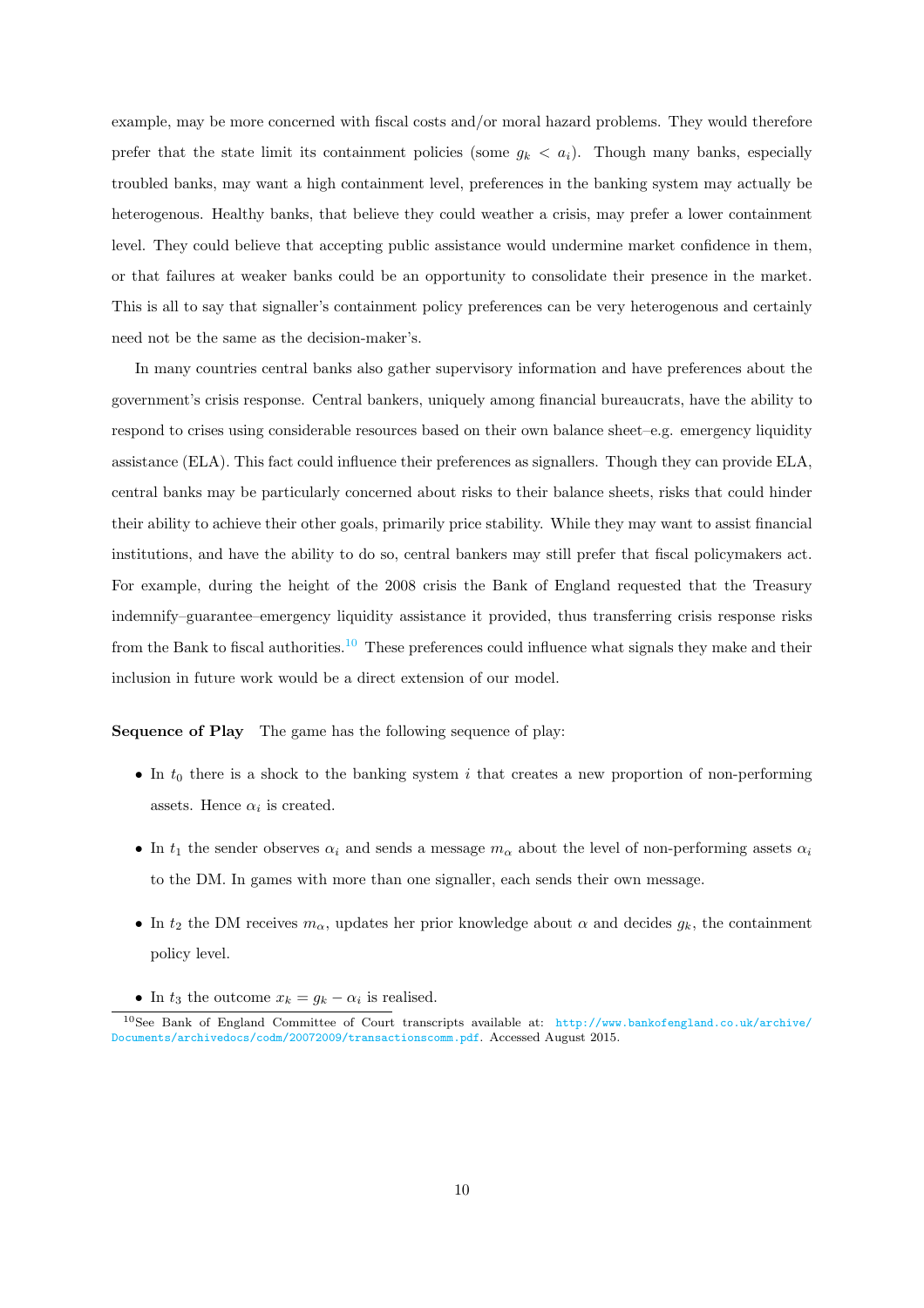#### 4 The Game with Two Signallers

We develop the game with two signallers Please see the Annex for the single signaller version upon which the two signaller version builds.

Utilities Following Gilligan and Krehbiel (1987) the DM, FR, and MoF's preferences can be characterised as quadratic utility functions, whereby *xMoF* and *xF R* are the ideal outcomes for the MoF and FR respectively and *xDM* is the optimal outcome for the DM. All players maximise their expected utilities and their utility functions are given by:

$$
U^{MoF} = -(x_{MoF} - x)^{2} \tU^{DM} = -(x_{DM} - x)^{2} \tU^{FR} = -(x_{FR} - x)^{2}.
$$
 (4)

We assume that the MoF always has a preference for a lower containment level than the FR, except when they have the same ideal points. This is merely for notational convenience. Similar to the single signaller game, at  $t_1$  the signallers (MoF and FR) observe the shock, infer accurately  $\alpha_i$ , and send messages  $m_{1\alpha}$ and  $m_{2\alpha}$  from a set of feasible messages  $M = \{m_{j1\alpha}, \ldots, m_{jn\alpha}\}$ . At  $t_2$  the DM observes  $m_{1\alpha}$  and  $m_{2\alpha}$ but not  $\alpha_i$  and updates her prior. She selects a guarantee  $g_k$ . The outcome  $x_k$  is realised at time  $t_3$ :  $x_k = g_k - \alpha_i$ .

Equilibrium The equilibrium concept here is Perfect Bayesian. A Perfect Bayesian Equilibrium is a set of strategies  $g_k^*(m_{1\alpha}, m_{2\alpha})$ ,  $m_{1\alpha}^*(\alpha_i, m_{2\alpha}, g_k)$ ,  $m_{2\alpha}^*(\alpha_i, m_{1\alpha}, g_k)$ , and posterior beliefs,  $h^*(\alpha_i; m_{1\alpha}, m_{2\alpha})$ such that four conditions are met. The FR's signalling strategy must maximise his expected utility given the DM's optimal choice of  $g_k$  and the MoF's optimal signalling strategy. The MoFs signalling strategy must maximise his expected utility given the DM's optimal choice of *g<sup>k</sup>* and the FR's optimal signalling strategy. The DM's choice of *g<sup>k</sup>* must maximise her expected utility given her posterior belief about the value of  $\alpha$ . The DM's posterior belief must be consistent with the optimal strategies of the senders as per Bayes' rule. Building on Satyanath (2006, 43), as well as Crawford and Sobel (1982) and Gilligan and Krehbiel (1987), there exists a Perfect Bayesian Equilibrium with the following characteristics:

- 1. When  $\alpha_i$  takes values outside of the range  $\bar{\alpha} + 2x_{M0F}$  to  $\bar{\alpha} + 2x_{FR}$ , the two signallers send the true value of  $\alpha_i$  to the DM. The DM then chooses  $g_k = \alpha_i$  with the outcome  $x_k = 0$ .
- 2. When  $\alpha_i$  takes values between  $\bar{\alpha} + 2x_{MoF}$  and  $\bar{\alpha} + 2x_{FR}$ , the two senders send conflicting messages of the value of  $\alpha_i$ . The DM then chooses  $g_k = \bar{\alpha}$  with the outcome  $x_k = \bar{\alpha} - \alpha_i$ .

See the Annex for the proof.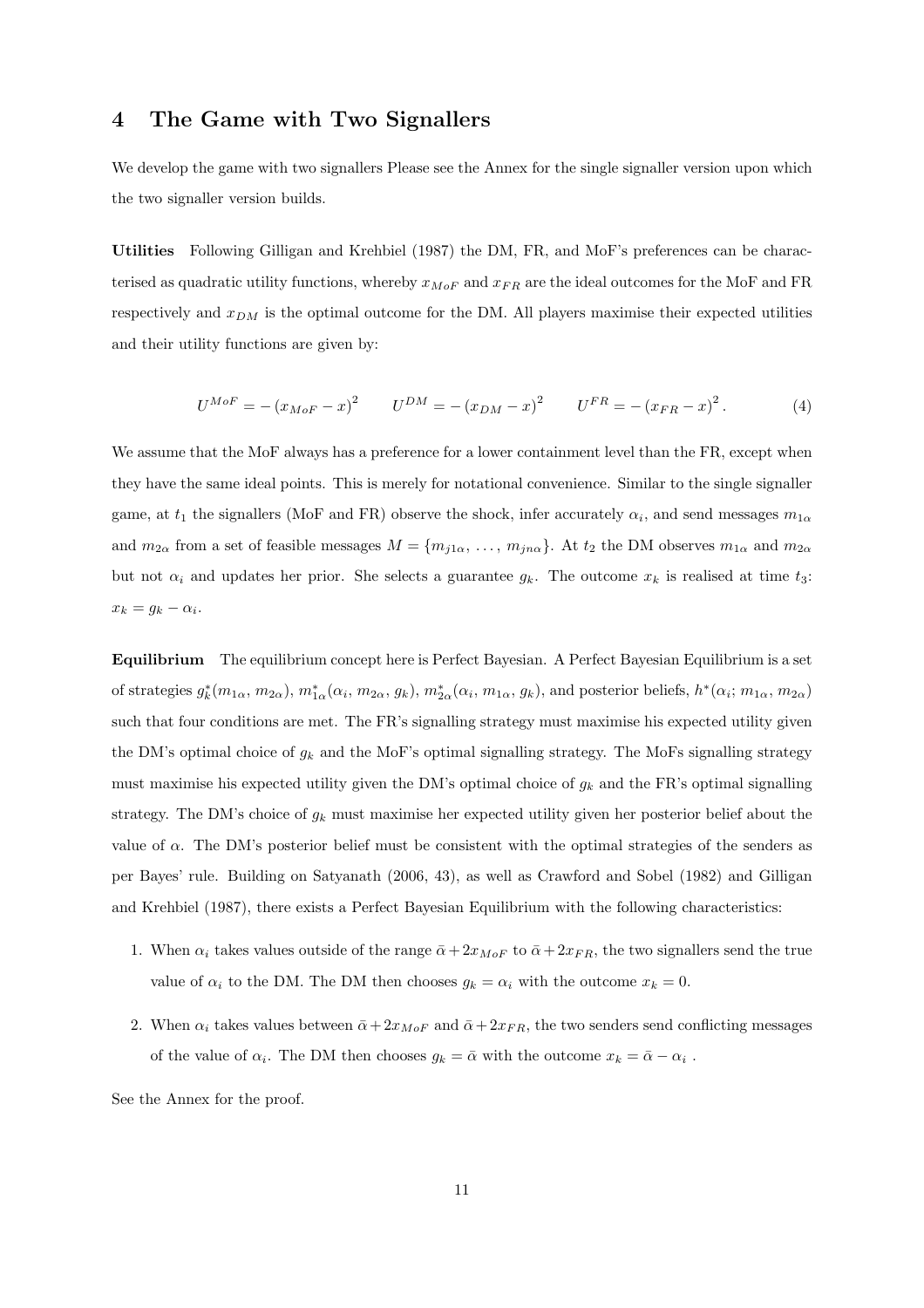#### 5 Comparative Statics

We now illustrate the implications of the two signaller model's equilibrium in comparative statics with various levels of signaller polarisation. Comparative statics give us an idea of when accurate communication between the signallers and the DM breaks down, i.e. signals become uninformative. The further away the signallers' ideal points are from the DM's, the more often the DM will make non-preferred containment policy choices. Figure 1 shows the guarantee choices and outcomes made under the two signaller game from four scenarios using 1,000 random draws of  $\alpha$  from a uniform continuous distribution with the range [0.65*,* 0.95] and mean of 0.8.<sup>11</sup> In other words the realisation value of the banking system assets following a shock ranges between 65 and 95 percent of the book value of the pre-shock assets. This is a more realistic range of values than [0*,* 1], though it represents a situation that is on average more dire than the Irish case discussed below.

The first row of plots shows how relatively costly the containment policy is. In all of the scenarios we assume that the DM is moderate and so most prefers  $g - \alpha = 0$ . The first scenario (shown in the left-most column) is one where the signallers' ideal points are somewhat close to the DM's (the MoF's is -0.05 and the FR's is 0.05). One third of the values of  $\alpha$  are outside of the range  $[\bar{\alpha}+2x_{MoF}, \bar{\alpha}+2x_{FR}]$ , i.e. [0.7, 0.9]. When this is the case both signallers signal  $\alpha_i$  and the DM chooses  $g_k = \alpha_i$ . This is represented in the top-left most square by the 45 degree containment policy decision lines below 0.65 and above 0.85. The DM's payoff is 0 and the signaller's payoffs are both -0.0025. Only when  $0.7 < \alpha_i < 0.9$ do signallers send conflicting messages. In these cases the DM chooses  $g_k = \bar{\alpha} = 0.8$ . The DM's payoff is less than 0 in all cases except when  $\alpha_i = 0.8$ , with decreasing utility the further away  $\alpha_i$  falls from  $\bar{\alpha}$ . She chooses a lower containment policy than she ideally wants when  $\bar{\alpha} + 2x_{MoF} \leq \alpha_i < \bar{\alpha}$ . She chooses a higher level than she would like when  $\bar{\alpha} < \alpha_i \leq \bar{\alpha} + 2x_{FR}$ .

The right-most column of Figure 1 shows a situation where signallers have very polarised preferences and as a result are completely uninformative. The MoF's ideal point is -0.15, while the FR's is 0.15. The range  $[\bar{\alpha}+2x_{MoF}, \bar{\alpha}+2x_{FR}]$  is greater than the range of  $\alpha$ 's distribution. So the FR and MoF only send conflicting signals and the DM always chooses a containment policy at  $\bar{\alpha}$ . This leads to only one situation where the DM chooses her ideal policy, when  $\alpha_i = \bar{\alpha}$ . Clearly, having signallers with containment policy preferences further away from the DM's leads to less preferred policies for the DM.

The two centre columns show asymmetrical signaller preferences around the DM's idea point. In the second column is a situation where  $x_{Mof} = -0.05$  and  $x_{FR} = 0.15$ . In this case the FR and MoF send uninformative signals for all values of  $\alpha > 0.7$ . The reverse preference arrangement is shown in the third column with the reverse results, i.e. informative signals are sent at all values of  $\alpha > 0.9$ .

 $11$  Figure 1 can be reproduced using the Python and R scripts available at [WITHHELD FOR BLIND REVIEW].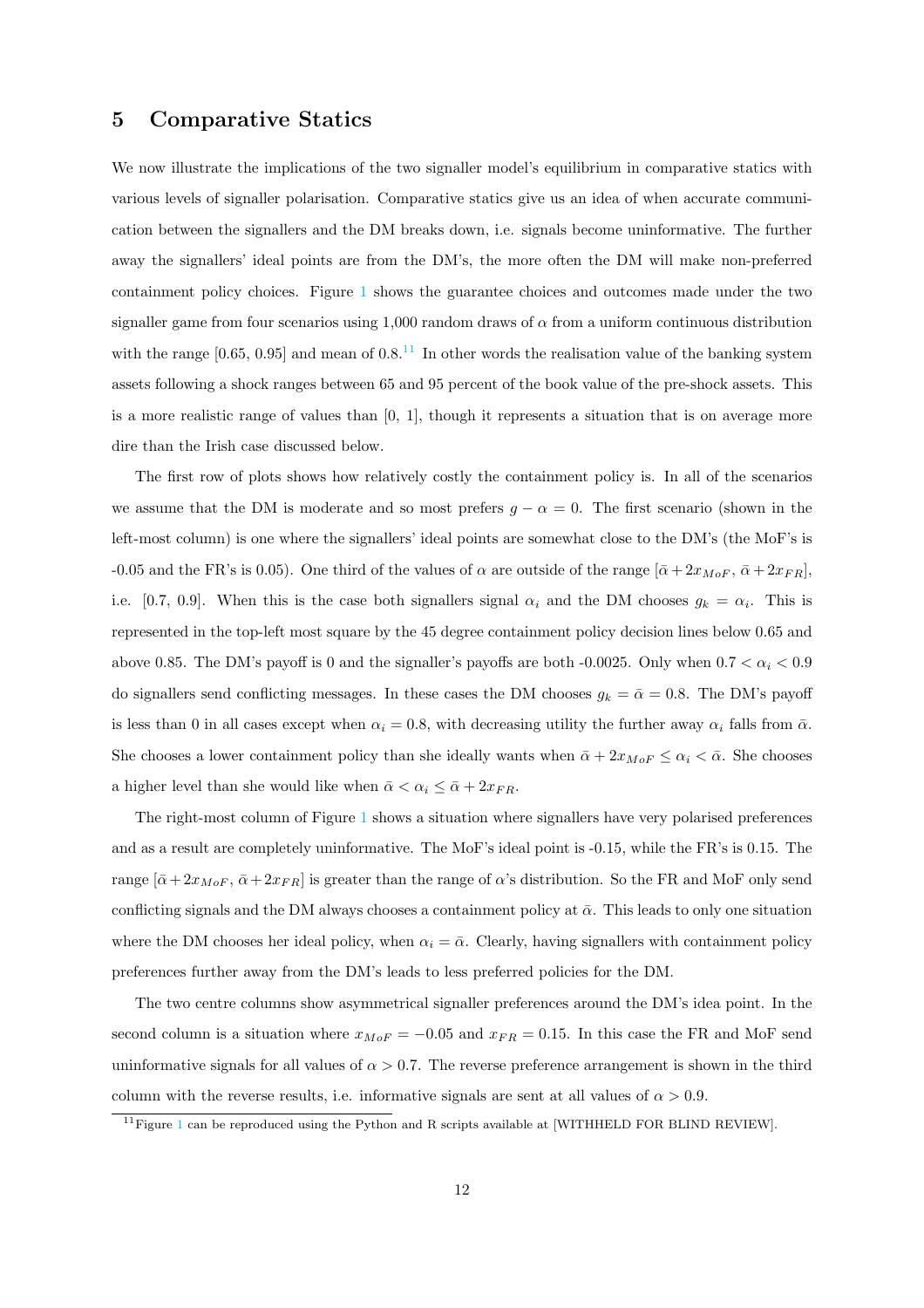

Figure 1: Equilibrium from a Two Signaller Game with a moderate DM and various signaller ideal points.

Reminder: in the three lower rows of plots, actors' maximum utility is represented by 0.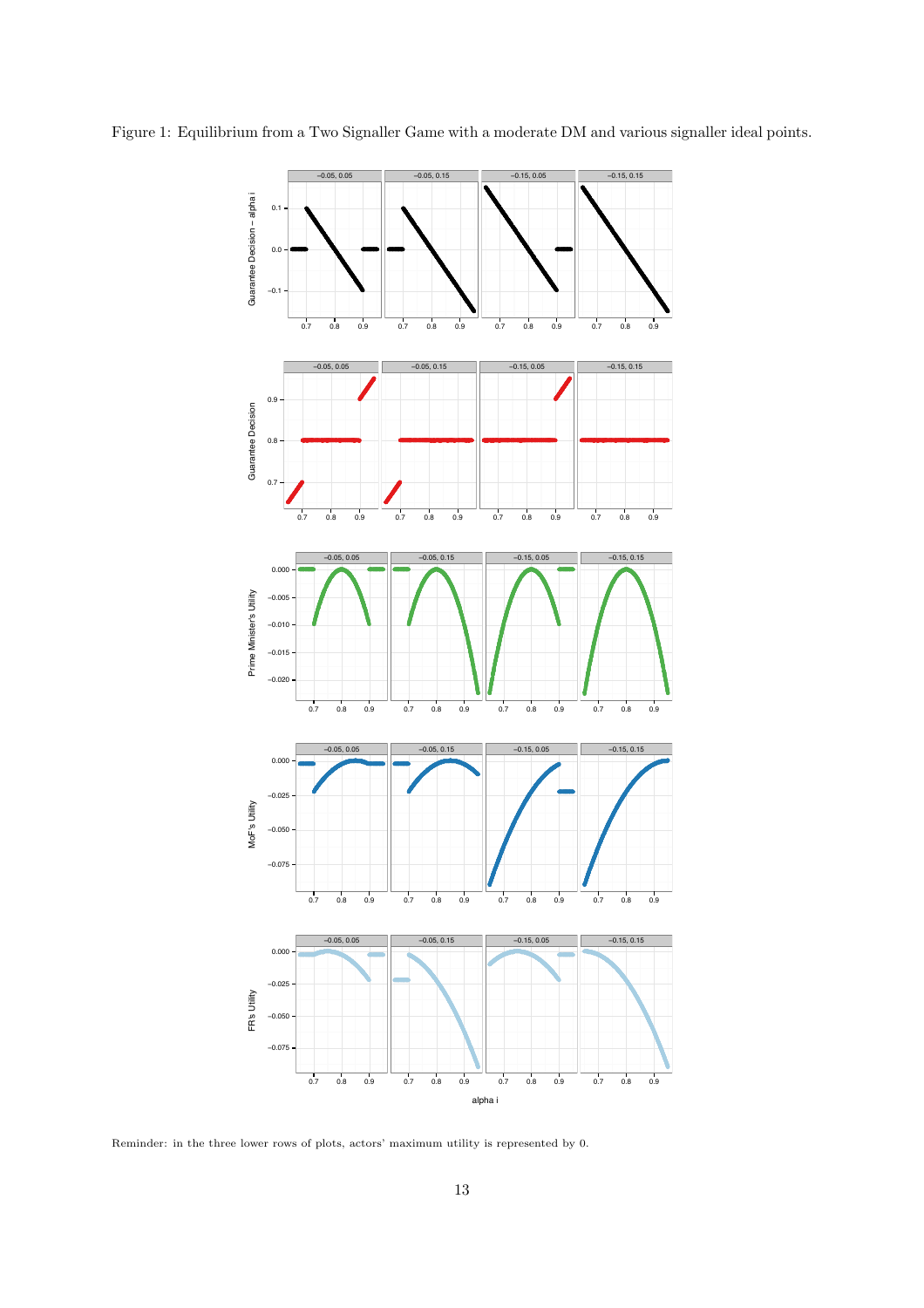In this application we see how slight differences in preferences can lead the DM to miscalculate their desired containment level*,* and could lead either to a non-preferred socialisation of bank losses or low containment level.

#### 6 Case Study: Containment Policy Decisions in Ireland

To further demonstrate the usefulness of our model we apply it to understand the Irish Government's 2008 crisis containment policymaking. We first make a prediction about the chosen containment level based on our signalling game and the underlying health of the Irish banking system at the time. The prediction indicates that the Irish Prime Minister (PM)–the decision-maker–would choose a higher containment level than his ideal preference when preferences diverge.

The intuition behind this conclusion starts from the idea that signallers with conflicting preferences send conflicting signals. As such the PM will not know who to believe. So, he makes a 'best guess' that the crisis is average, there are relatively few NPLs, and so the real value of all bank assets is relatively high. Thus he provides generous guarantees believing that few will be called, while reestablishing stability. However, because there are many NPLs and so the assets' recovery value is very low, many of the guarantees are called upon at great public expense. Thus the PM chooses a much higher guarantee than he wanted.

The Signallers We find evidence using primary and secondary documentation, that the signallers can be placed into two groups. Civil service staff at the Department of Finance (DoF) expressed concern about the potential costs of public intervention given the size of the problem, and were reportedly against a full guarantee. Conversely, the Financial Regulator did not appear concerned with potential problems in the banks, instead preferred to restore financial stability, and so did not communicate that the recovery value of bank assets was relatively low. Bank officials also signalled that the recovery value would be high as part of a push for a full guarantee. The two groups thus sent conflicting signals. We further demonstrate the plausibility of our argument by comparing it to major alternatives from the political economy literature, many of which assume perfect information in this type of case.

Predictions Let's predict what containment policy level the Irish Prime Minister would choose assuming he relied on information from two signallers, one with a preference for a high level and one for a low level. Let's assume that the Prime Minister has a preference for a 'costless' containment in that  $g_k - \alpha_i = 0$ . We further assume that actors with a high containment preference, for example troubled banks with high proportions of non-performing loans, would like  $g_k - \alpha_i = 0.05$ . Because very troubled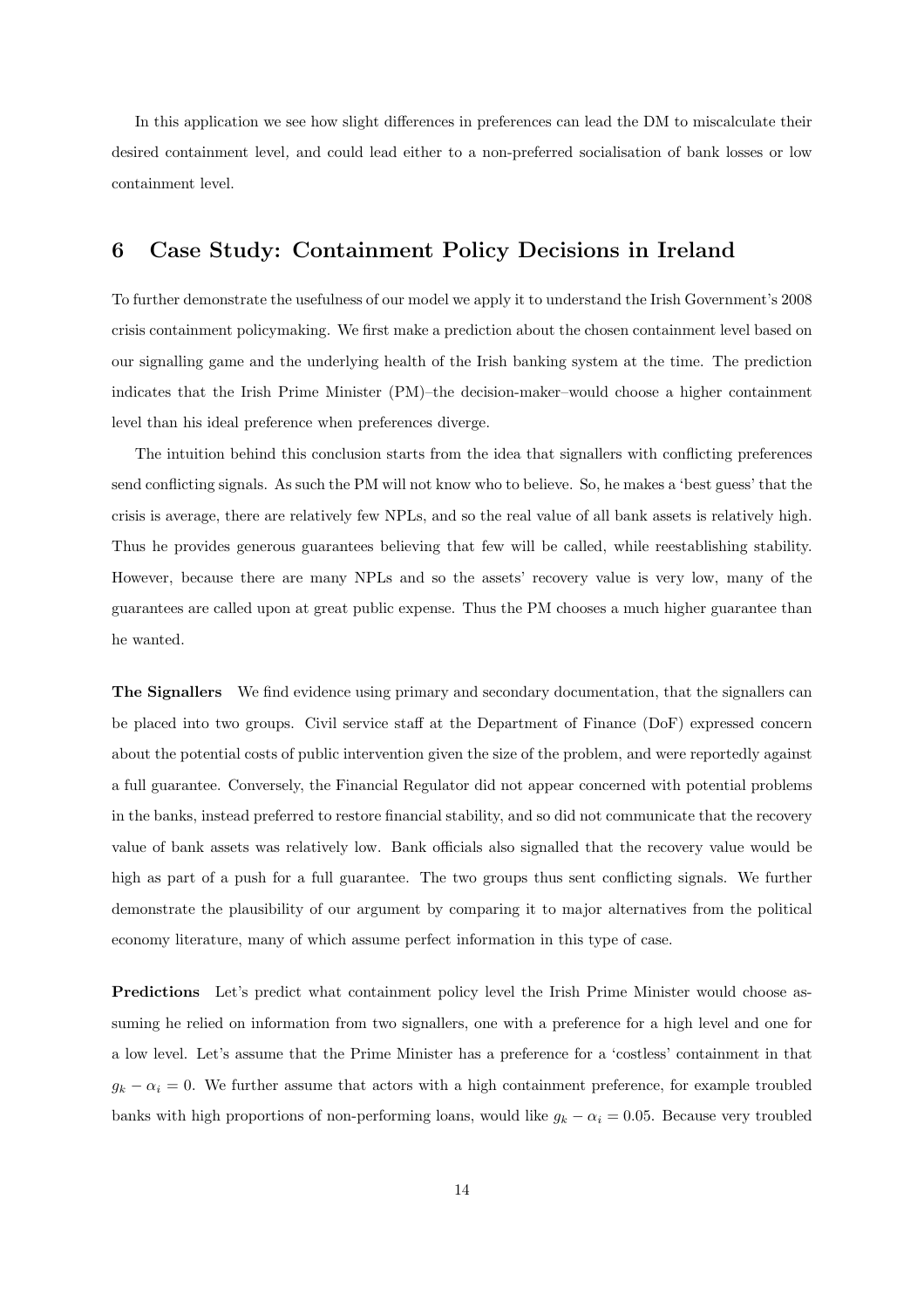banks' individual balance sheets have more non-performing loans that are likely to have a lower recovery value than the banking system average, they needed the overall level of banking system support to be larger in order to prevent insolvency.  $g_k - \alpha_i = 0.05$  is likely to be an underestimated preference for the most troubled banks. For example, Anglo Irish Bank had an NPL ratio of just under 15 percent in 2010 rising to almost 35 in 2012 (Fitch Ratings, 2013). We assume that other actors have a preference for a smaller containment policy such that  $g_k - \alpha_i = -0.05$ . As we will see, these preferences are more than far enough apart to lead to uninformative signals in the Irish case.

To understand this let's look at the last assumption we need to make: the range of the uniform distribution of the recovery value of Irish banking system assets. To determine the range, let's first consider the likely non-performing loans range. In the seven years before the crisis Ireland had a mean NPL ratio of 0.86 percent without much variation. We assume that this is the lowest end of the distribution. It would be a situation where the crisis was entirely a short-term liquidity crisis, where the realisation value of the banking system assets did not change. By 2012 the ratio increased to 18.7 percent (World Bank, 2013). We assume that 19 is the maximum NPL ratio as it is larger than the NPL ratios in almost every other Eurozone country in 2012 including Greece, Spain, and Portugal. Let's assume that the recovery value of non-performing assets is 50 percent.<sup>12</sup> So the range of the distribution of recovery values expressed as a proportion of the pre-crisis book value of assets is 0.905 to 0.9957 with a mean of 0.9537.

In a two signaller game where one signaller wanted a containment policy of only about  $g_k - \alpha_i = 0.025$ or more and the other wanted about  $g_k - \alpha_i = -0.025$  or less all signals would be uninformative as the signallers would send different values. The Prime Minister would then choose a policy of  $g_k = 0.9537$ regardless of the true recovery value of the assets (see the right-most column in Figure 1 for a similar situation). Because the true recovery value in the Irish case happened to be at the minimum possible value, the Prime Minister would end up choosing a containment level much higher than what he wanted.

How well does the model's prediction fit the sequence of events in the 2008 Irish banking crisis containment case?

The Events Multiple national and international shocks from 2007 through 2008 considerably undermined policymakers' understanding of the Irish banking system's health. Starting in March 2007 the Irish house price index began to decline for the first time in five years. The emergence of the subprime mortgage crises in the United States in mid-2007 resulted in a tightening of the market for short-term

<sup>&</sup>lt;sup>12</sup>The overall discount that the Irish National Asset Management Agency (NAMA) applied when it acquired assets from five banks, including the most troubled ones, was 58 percent from when it became operational, more than one year after the containment policy choice, into January 2010 (Economic, Staff of the Directorate-General for Economic and Financial Affairs, 2011, 14). We assume that the assets NAMA acquired were not the most troubled, so we further discount the recovery percentage to 50 percent.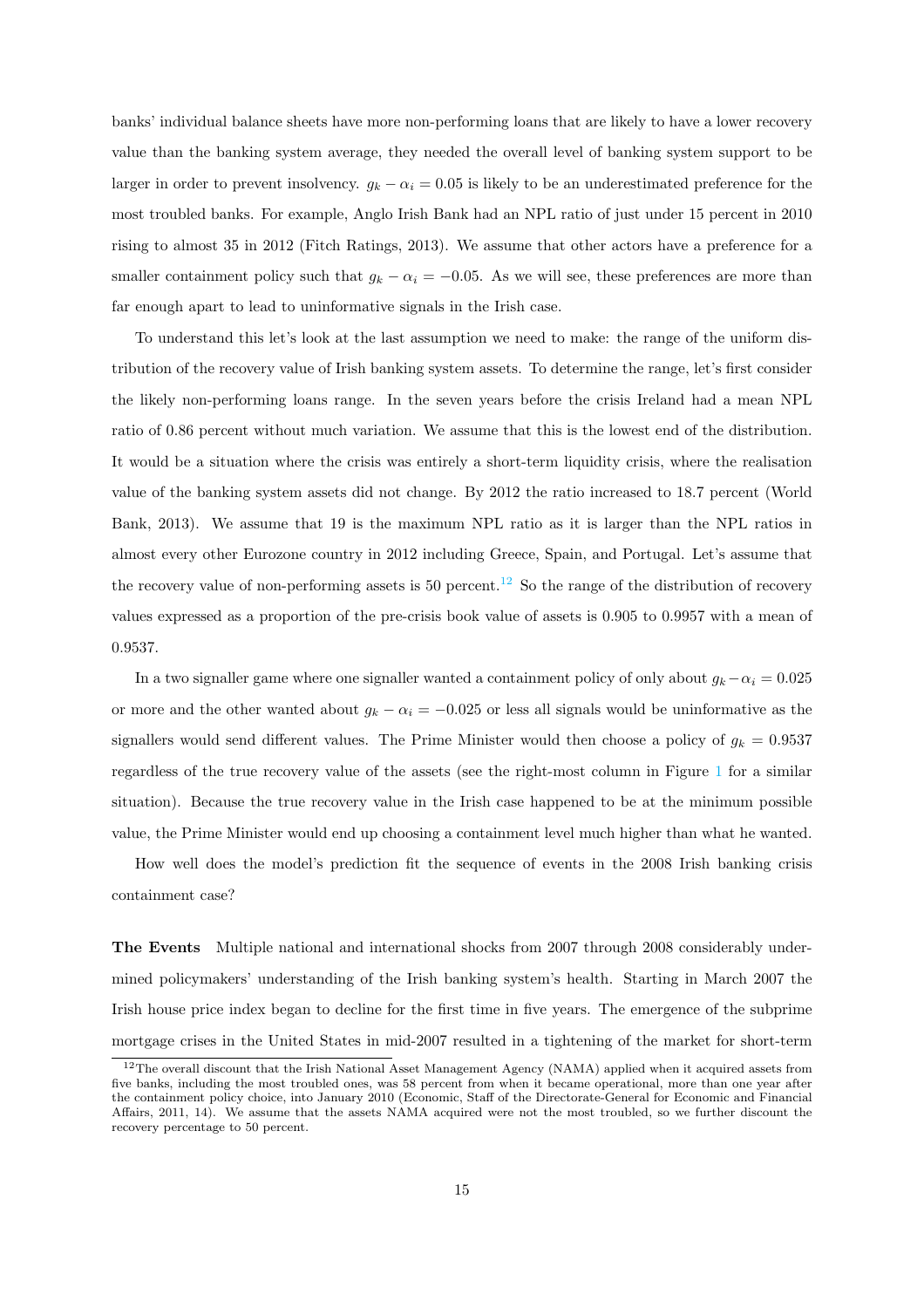wholesale funding in August 2007. Hedge funds in the the United States began to short Irish banks in Summer 2007, and the collapse of Bear Stearns investment bank in March 2008 and then Lehman Brothers in September 2008, created a global credit crunch with major ripple effects for the Irish banking system. Irish banks found it increasingly difficult to rollover the debt they used to make property-based loans.

On September 20th the Irish Government began its response to the crisis by increasing the deposit guarantee scheme limit. It was initially raised from  $\epsilon$ 20,000 to  $\epsilon$ 100,000.<sup>13</sup> However these moves had little effect on slowing corporate deposit withdrawals.<sup>14</sup> By the end of September, a number of key Irish banks, such as Anglo Irish Bank, were finding it very difficult to roll over the wholesale funds they had borrowed and did not have adequate collateral to refinance with the European Central Bank.

On 30th September 2008, the Government announced a guarantee of all deposits (retail, commercial, institutional, and interbank), covered bonds, senior debt and dated subordinated debt (lower tier II) at the six main Irish banks (Irish Department of Finance, 2008).<sup>15</sup> This amounted to  $\epsilon$ 365 billion or 2.5 times Gross National Product (Honohan, 2010, 19). The figure is fairly close to the total value of banking system assets as, for example when measured against just domestic credit to the private sector which was almost 2.4 times Irish GDP in 2009 (World Bank,  $2013$ ).<sup>16</sup> This does not include, for instance, the banks' significant operations in the United Kingdom and United States. In hindsight we have seen that "although international pressures contributed to the timing, intensity and depth of the Irish banking crisis, the essential characteristics of the problem were domestic and classic" (Honohan, 2010, 22). However, in Fall 2008 the real nature of the problem was less clear to policymakers and they had to rely on other actors for information.

A full account of the events surrounding the decision to issue such a 2008 guarantee has not yet emerged. We can however piece together the preferences and signals of the main actors from the independent reports, transcripts of the committee hearings, released documents on the crisis, and telephone recordings. The Irish PM from May 2008 was Brian Cowen. He became prime minister after serving as the MoF from 2004 until 2008. In political debates many accusations of cronyism were levelled at their political party, Fianna Fail, and the PM. Though it is impossible to fully rule out the possibility that decision-makers were not crony capitalist, we found no substantive evidence that the PM or MoF had a preference for insolvent institutions to continue operating. Rather it appears the government were relying heavily on signals from DoF civil servants, the FR, and the banks themselves, to make a policy

<sup>&</sup>lt;sup>13</sup>The previous guarantee only covered 90 percent of an account under  $\epsilon$ 20,000. The later guarantee covered 100 percent of the first  $\in$ 100,000.

<sup>14</sup>See data from the Central Bank of Ireland (2011).

<sup>&</sup>lt;sup>15</sup>The guarantee covered Allied Irish Banks, Bank of Ireland, Irish Life and Permanent, Educational Building Society, Anglo Irish Bank, and Irish Nationwide Building Society.

 $16$ Indicator number: FS.AST.PRVT.GD.ZS.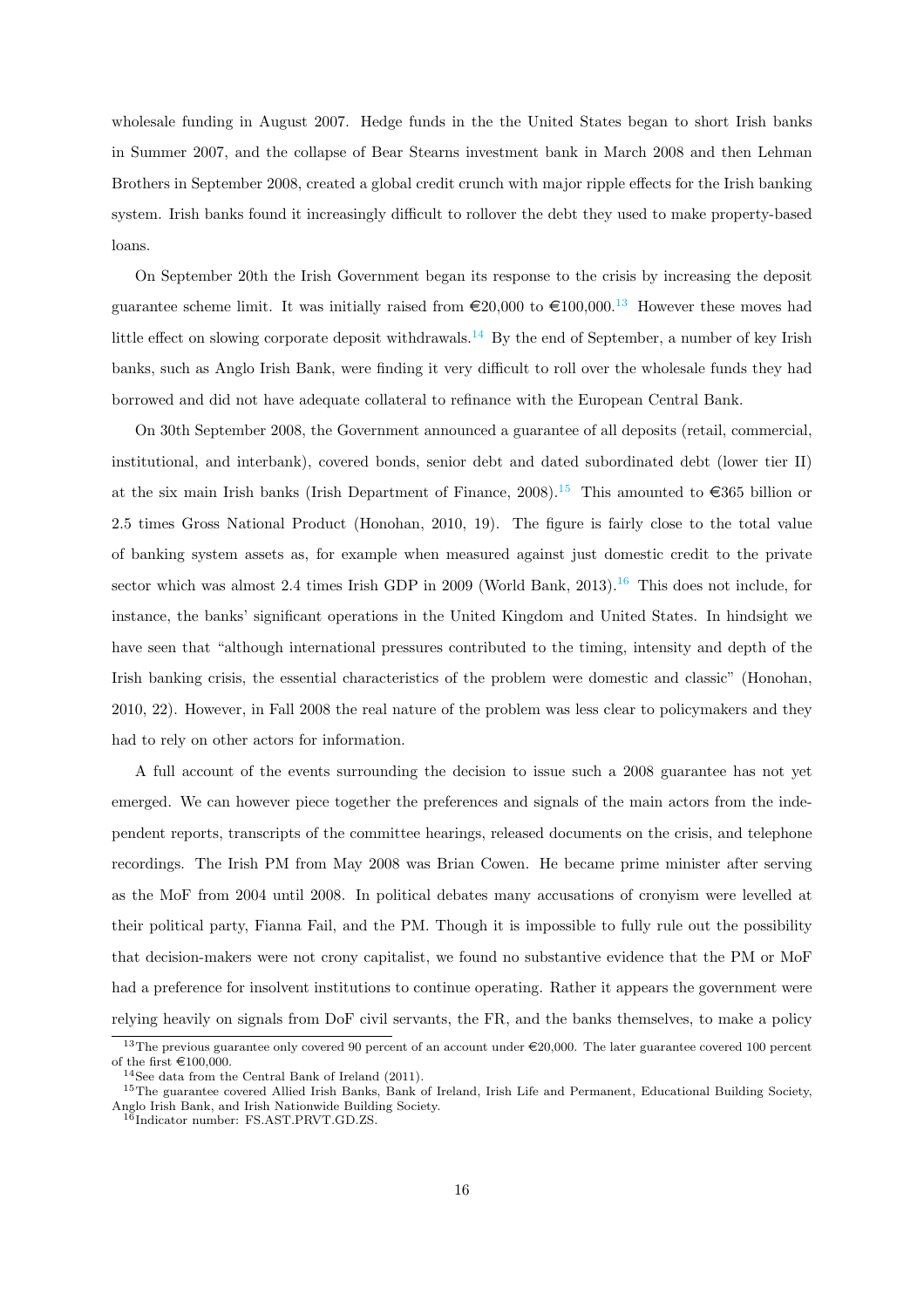decision that would contain the crisis at a low cost to taxpaying voters, thus warranting the our approach here.

The Department of Finance civil service staff in general appear to have had a preference for a lower containment level and sent a signal that the recovery value of assets may be relatively low. In 2008 they gave a policy presentation stating that "open-ended/legally binding State guarantees which would expose the Exchequer to the risk of very significant costs are not regarded as part of the toolkit for successful crisis management and resolution" (House of the Oireachtas, 2008*a*, empahsis in the origninal). This position was qualified in the full scoping paper that the presentation was based on. It defined what were likely to be situations with a high "risk of very significant costs". It noted that solvent, but illiquid institutions should be treated differently from illiquid and insolvent institutions. The former would likely be given guarantees early to avoid failure and avoid contagion (House of the Oireachtas, 2008*c*).<sup>17</sup> Insolvent institutions, assuming they were not systemically important, were not seen as eligible for guarantees. Overall, this suggests that the DoF had a somewhat low containment level preference. At a meeting with all of the major policymakers and information providers on the 25 September 2008, just days before the decision to issue the guarantee, civil service officials for the Department of Finance expressed great concern with the potential cost of the guarantee. They noted that "Government would need a good idea of the potential loss exposures within Anglo [Irish Bank] and INBS [Irish Nationwide Building Society]–on some assumptions INBS could be  $\in \mathbb{2}$  billion after capital and Anglo could be  $\in \mathbb{8.5}$ billion" (House of the Oireachtas, 2008*e*). Capital in Anglo Irish Bank at the time was claimed to be  $\epsilon$ 7.1 billion (see House of the Oireachtas, 2008*d*) and they were therefore warning of potentially large exposures to the State and large losses in the banks. Nyberg (2011, 81) indicates the DoF civil servants may have had a preference for the nationalisation of Anglo Irish Bank with costs imposed on creditors. While McWilliams notes that officials in the Department of Finance "were dead set against a full guarantee" (2009, 25).

Conversely the Financial Regulator appears to have had a preference for a higher containment level and sent signals–conflicting with the DoF civil service staff's–that the assets' recovery value was in fact high. Their information came primarily from unobtrusive evaluations of bank's own positions. Private bank officials had a clear preference for a higher containment level. Honohan (2010, 124) notes that Bank of Ireland and Allied Irish Bank pushed for an immediate general guarantee (including subordinated debt) and the nationalisation of Anglo Irish Bank (and possibly INBS) at a meeting with the PM and MoF on September 29. Anglo Irish Bank made a presentation to the Department of Finance on the 18 September 2008 forecasting pre-tax profits of  $\in$  1.4 billion for 2008 and  $\in$  1.1 billion for 2009.

<sup>&</sup>lt;sup>17</sup>The document cites the Northern Rock experience, where a bank run was precipitated by the Bank of England giving the bank liquidity assistance. This quickly undermined confidence in the bank. The run ended when the UK Government guaranteed 100 percent of its deposits.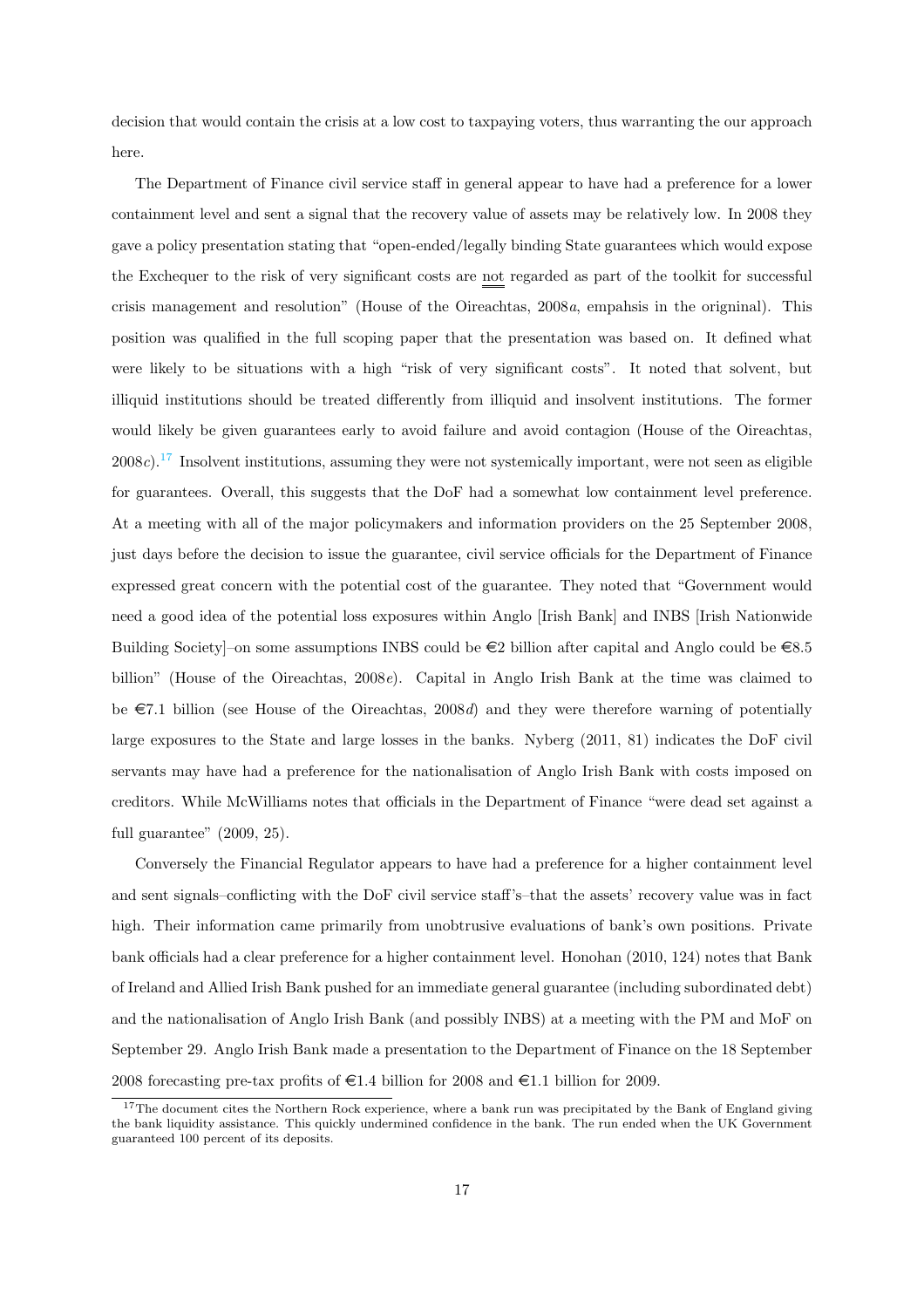It has been shown the Financial Regulator had very little independent knowledge of the underlying exposures of the banks in Ireland. This is because the Financial Regulator had a deferential approach to financial institutions, whereby there was an acceptance that the system was working (Honohan, 2010, 9). This led them to have an unintrusive supervisory model which placed a large amount of trust in the banks themselves and focused on processes and verification rather than attempting independent assessments (Honohan, 2010, 8). Leaked internal recordings of telephone conversations between Anglo Irish Bank employees made in September 2008 are particularly informative in this regard.<sup>18</sup> In one conversation between the head of retail banking Peter Fitzgerald and the head of the capital markets division John Bowe discuss a meeting Bowe had with the Financial Regulator.<sup>19</sup> In this conversation Bowe claims that, when asked how much Anglo Irish Bank needed and if it would be enough, he told the officials that Anglo Irish Bank required  $\epsilon$ 7 billion in funding. He tells Fitzgerald that this is in fact significantly lower than the actual amount of financing that the bank needs and that he had pulled the  $\epsilon$ 7 billion estimate "out of [his] arse".

At that same meeting on the 25 September 2008 where the DoF staff warned of potential losses, the Financial Regulator stressed that "there is no evidence to suggest that Anglo is insolvent . . . it is simply unable to continue on the current basis from a liquidity point of view" (House of the Oireachtas, 2008*e*).<sup>20</sup> A post-crisis commission investigating the banking crisis in Ireland states that discussions surrounding the long-term risks of the guarantee were discarded and the FR "supported the assessments of the major banks, the attention of the Ministers became concentrated on how to avoid the short term risk of insufficient funding in the morning" (Nyberg, 2011, 79). This suggests the  $FR<sup>21</sup>$  was a key actor pushing for a broad guarantee partially by providing information that the banks' assets' recovery value was high. Although some have noted that a consensus had emerged amongst all officials that no Irish bank should be allowed to fail (Honohan, 2010, 119), we have evidence of clear divergent preferences in terms of the signals provided and the preferred level of containment support needed among the financial bureaucrats and banks.

DoF civil service staff, the Financial Regulator, and bank officials had divergent preferences and sent conflicting signals to the Prime Minister. With conflicting information, the PM choose a higher containment policy level than he wanted. Our model also aligns with the findings of the Report of the Commission of Investigation into the banking sector in Ireland which concludes "the discussions

<sup>18</sup>The recordings are available from the Irish Independent (http://www.independent.ie/business/irish/ inside-anglo-the-secret-recordings-29366837.html), accessed Summer 2013.

<sup>&</sup>lt;sup>19</sup>The head of the central bank was also present.

 $^{20}$ This position was reaffirmed by Merrill Lynch, who were hired to provide options to decision-makers at the time. On 29 September–the day before the full guarantees were made, a report issued by them stressed that

<sup>&</sup>quot;at present, liquidity concerns aside; all of the Irish banks are profitable and well capitalised. However, liquidity for some could run out in days rather than weeks." (House of the Oireachtas, 2008*b*, 2)

<sup>&</sup>lt;sup>21</sup>The officials at the Central Bank of Ireland largely concurred with the FR's view (Nyberg, 2011, 79).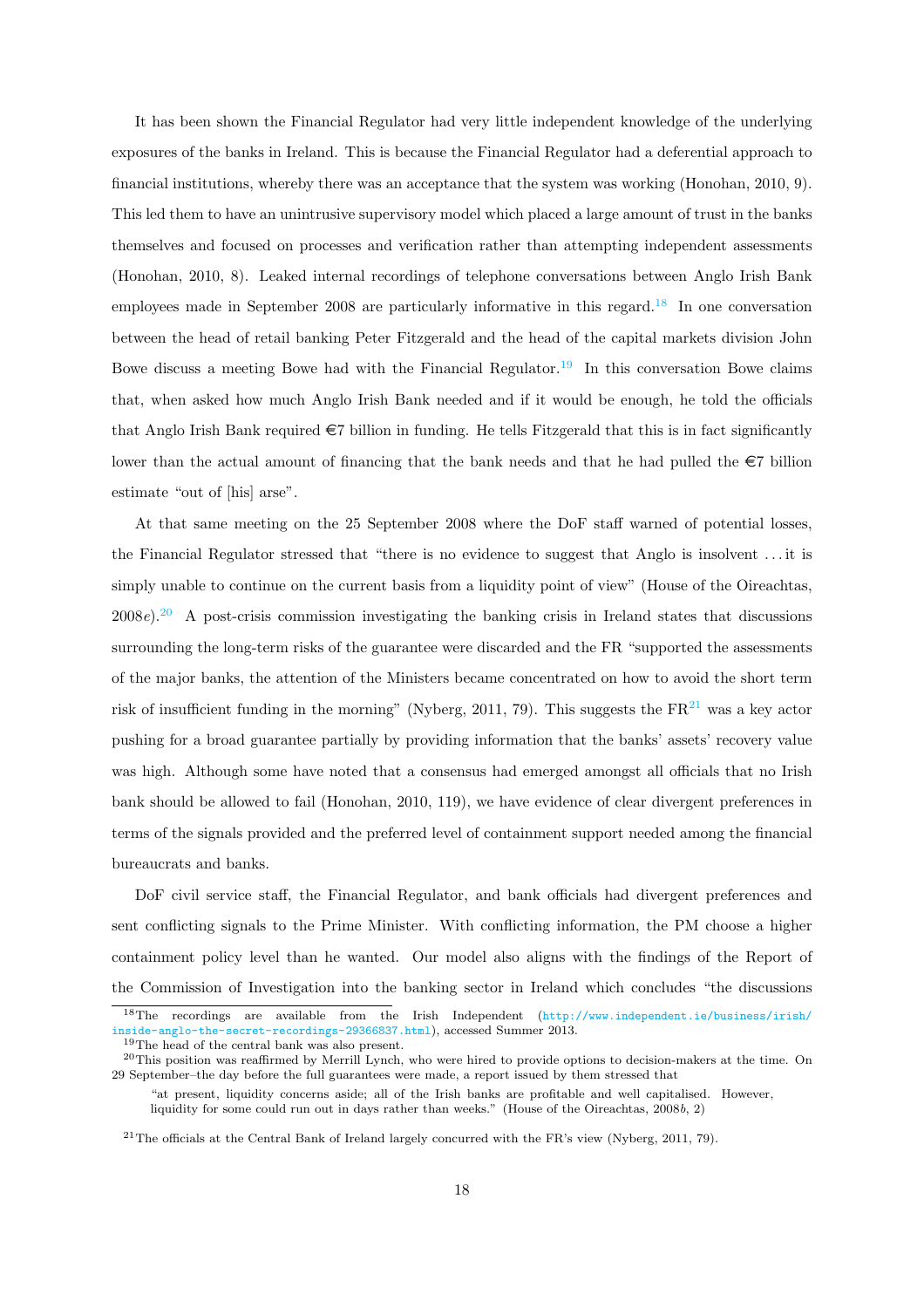for alternative measures before and on September 29, 2008, were conducted on the basis of very deficient information . . . If more relevant information on and analysis of the underlying position of some of the banks had been available, discussions and policy recommendations may have been very different" (Nyberg, 2011, 93).

The Government went on to suffer considerable losses in the next election, very much due to strong public opposition to the bank bailouts. PM Cowen resigned as leader of his Fianna F´ail party before the 2011 election. The party's vote share fell by about 24 percentage points and the party was not returned to government.<sup>22</sup> Information asymmetries led the PM to choose a policy that he and the voters did not want, for which the PM and his party paid considerably at the ballot box.

The Alternatives How well does the Irish narrative fit the signalling argument relative to alternative explanations? Were Irish decision-makers simply crony capitalists? The documents we have found do not indicate that the PM had high guarantee preferences or that he wanted insolvent institutions to continue operating as would be the case if he was a crony capitalists. A key feature in the Irish financial system was a lack of bureaucratic capacity. The Financial Regulator, the actor primarily tasked with gathering financial sector information, appears to have had very little capacity to actually gather its own information, relying instead on the banks' assessments. It also had very similar preferences to the banks regarding the guarantee and did not appear gather information that would contradict the the bank's policy conclusions. As such bureaucratic incapacity could be endogenous to the signalling game.

It does not appear that the number of veto players influenced policy choices. The governing parliamentary coalition supported the decision to issue the guarantee. Even among the opposition there seems to have been a general consensus that, as a senior opposition politician commented: "when the government comes to you with emergency legislation, you have a duty to support them".<sup>23</sup> In a sense this situation is similar to Rodrik's (1999) view that if veto players are arranged to manage conflict then responses will be quick. Though, it is may be better to describe it as a situation where coalition veto players gave up their power in order to hasten decision-making which was the outcome of a signalling game. Ireland had competitive elections but the outcomes were nonetheless very costly to the public. This is the opposite of Keefer's (2007) prediction.

We did not find evidence that international actors like the International Monetary Fund or another external actor with low guarantee preferences was a relevant information provider or directly involved in the decision-making process. The European Central Bank had provided substantial liquidity to the Irish banking system leading up to the guarantee decision (Honohan, 2010, 117), but do not appear to

<sup>22</sup>See the European Election Database: http://www.nsd.uib.no/european\_election\_database/. Accessed January 2015.

<sup>23</sup>From interview with senior government politician.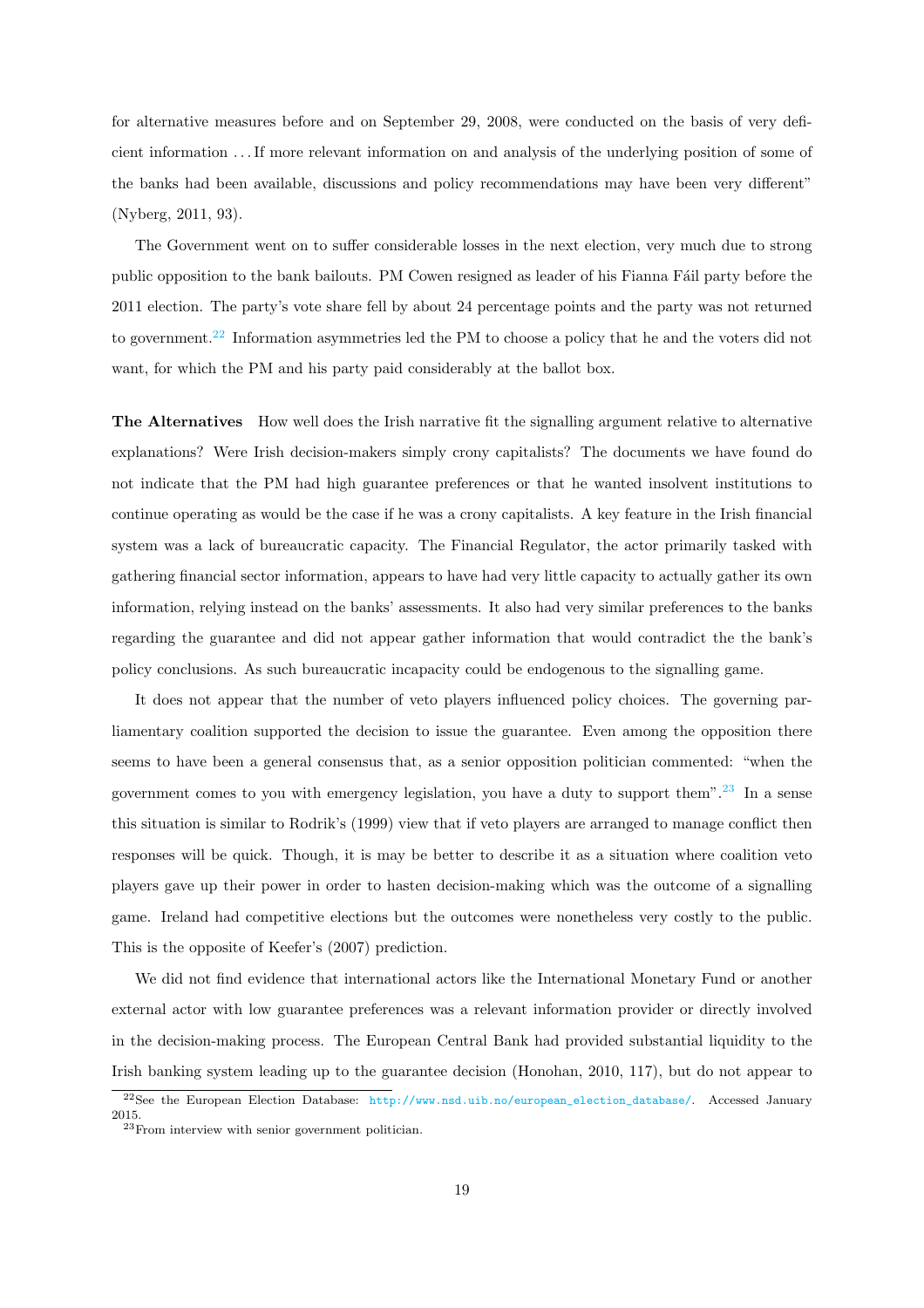have supported the decision to issue the guarantee (see for example European Central Bank, 2008*a*,*b*).

Was the government unable to bargain with the banking sector to secure private sector contributions to crisis containment because of the sector's collective action problems in line with Woll's (2014) argument?Rather than being unable to secure private sector contributions, the government was in fact able to get commitments from Allied Irish and Bank of Ireland to provide a  $\epsilon$ 5 billion short-term liquidity facility to aid Anglo Irish around the time of the guarantee.

#### 7 Conclusion

The model and findings in this article have important implications for crisis containment policymaking, as well as financial supervision even in countries with sophisticated financial markets. Our model and evidence indicate that when responding to banking crises policymakers greatly benefit from having as close to full information as possible about their countries' banking system. Good information may be purposefully hard to come by during crises, even in advanced democratic economies. When strategically minded signallers preferences diverge from decision-makers' they can have incentives to give inaccurate information.

Much of the recent research on the optimal design of financial supervisors and economic policymaking generally has been aimed at tying the hands of strategic elected policymakers. The typical solution, as with central banking, has been to grant regulators' *de facto* operational independence from elected policymakers (Gandrud, 2013; Walter, 2008, Ch. 1). Independence may help shield regulators from the most blatant crony capitalistic pressure that banks can exert on politicians or electoral time-inconsistency problems that elected officials may have. However, our findings suggests another problem should also be considered. Even if elected policymakers have preferences for minimising public crisis management costs, they can be led astray by their bureaucrats, independent or not. Independence does not ensure that they will provide unbiased information to policymakers, because it does not ensure that these strategic actors will have preferences that lead them to do so. Hayo and Hefeker argue that nothing about actors being independent rules out them "pursuing a political agenda" of any sort (2002, 123). As strategic actors they use the tools available to them to pursue these preferences.

Future work should address how institutional design improvements could be made to change financial bureaucrats' preferences so that they are more inclined to provide accurate information. Some research has been done on this topic, including Persson and Taballini's (1993) work on targets and Dewatripont and Tirole's (1999) work on incentivising signallers. Satyanath (2006) argues that politicians should have more discretion to appoint information providing bureaucrats or that increasing bureaucratic independence will lead to more accurate information. Another related possibility would be to delegate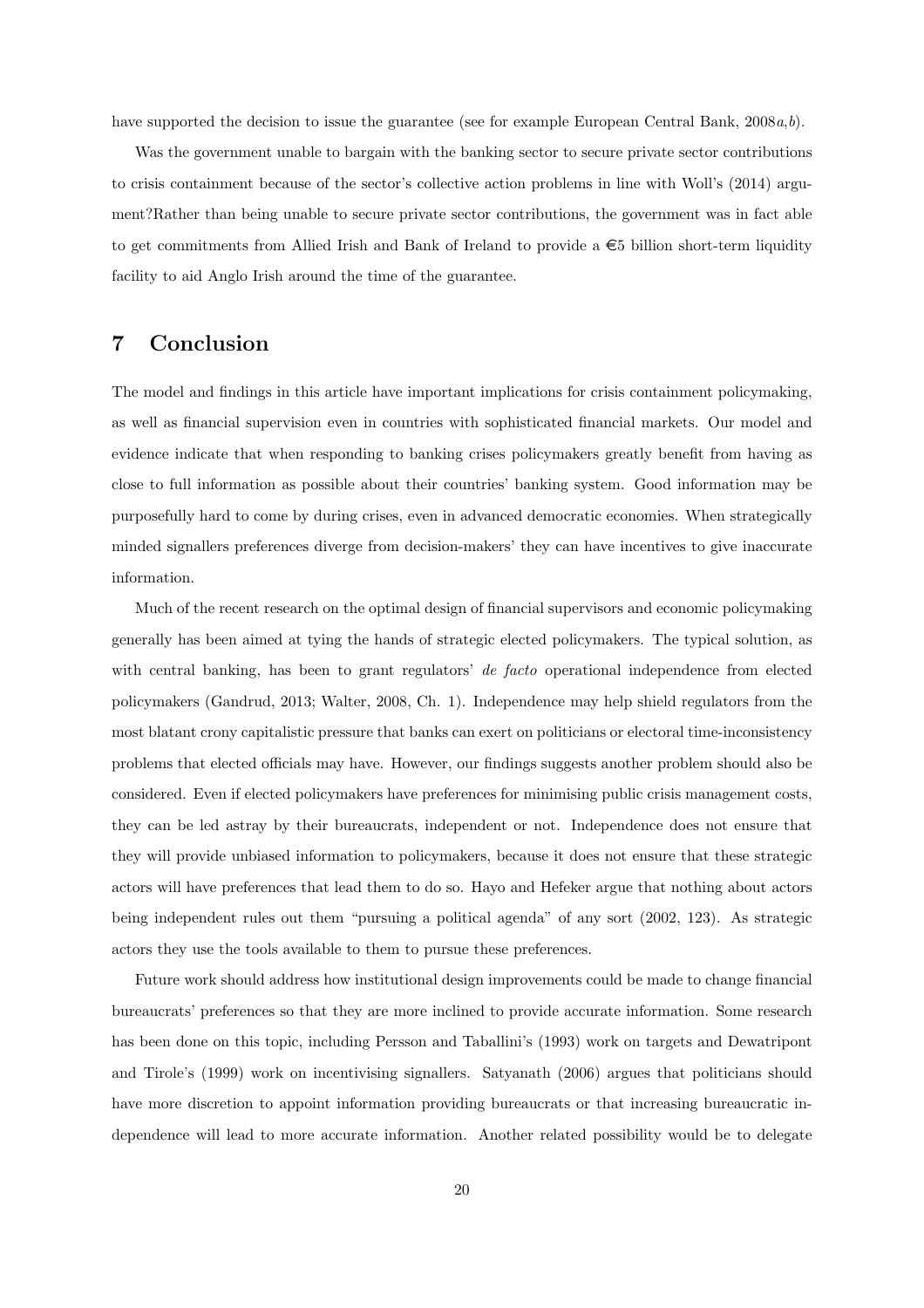more responsibility for supervision and crisis containment to independent central banks who can appoint their own staff. Hopefully studies in this area will treat decision-makers, financial bureaucrats, and other information providers as strategic actors, potentially with divergent preferences.

#### References

- Abonyi, George. 2005. "Policy Reform in Indonesia and the Asian Development Bank's Financial Sector Governance Reforms Program Loan." *Asian Development Bank ERD Working Paper* (76). 2
- Aghion, Philippe, Patrick Bolton and Steven Fries. 1999. "Optimal Design of Bank Bailouts: The Case of Transition Economies." *Journal of Institutional and Theoretical Economics* 155:51–70. 3
- Alesina, Alberto and Allan Drazen. 1991. "Why are Stabilizations Delayed?" *The American Economic Review* 81(5):1170–1188. 1, 2
- Bank of England. 2007. "Emergency Meeting of Court, 13 September 2007.". http://www. bankofengland.co.uk/archive/Pages/digitalcontent/archivedocs/codm/20072009.aspx. 1
- Barth, James R., Gerard Caprio Jr. and Ross Eric Levine. 2006. *Rethinking Banking Regulation*. Cambridge: Cambridge University Press. 3
- Central Bank of Ireland. 2011. "Business Credit Deposits.". Date Accessed: 22/10/2011. URL: *http: // www. centralbank. ie/ polstats/ stats/ cmab/ Pages/ BusinessCredit. aspx* 14
- Crawford, Vincent P and Joel Sobel. 1982. "Strategic Information Transmission." *Econometrica* 50(6):1431–1451. 1, 3, 4, 7, 7, 7
- Dewatripont, Mathias and Jean Tirole. 1999. "Advocates." *The Journal of Political Economy* 107(1):1– 39. 5, 7
- Dijkstra, Robert J. 2010. "Accountability of financial supervisory agencies: An incentive approach." *Journal of Banking Regulation* 11(2):115–128. 3
- Downs, George W. and David M. Rocke. 1994. "Conflict, Agency, and Gambling for Resurrection: The Principal-Agent Problem Goes to War." *American Journal of Political Science* 38(2):362–380. 2
- Economic, Staff of the Directorate-General for Economic and Financial Affairs. 2011. "The Economic Adjustment Programme for Ireland." *European Economy Occasional Papers* 76:1–90. 12
- Epstein, David and Sharyn O'Halloranx. 1999. *Delegating powers: A transaction cost politics approach to policy making under separate powers*. Cambridge: Cambridge University Press. 3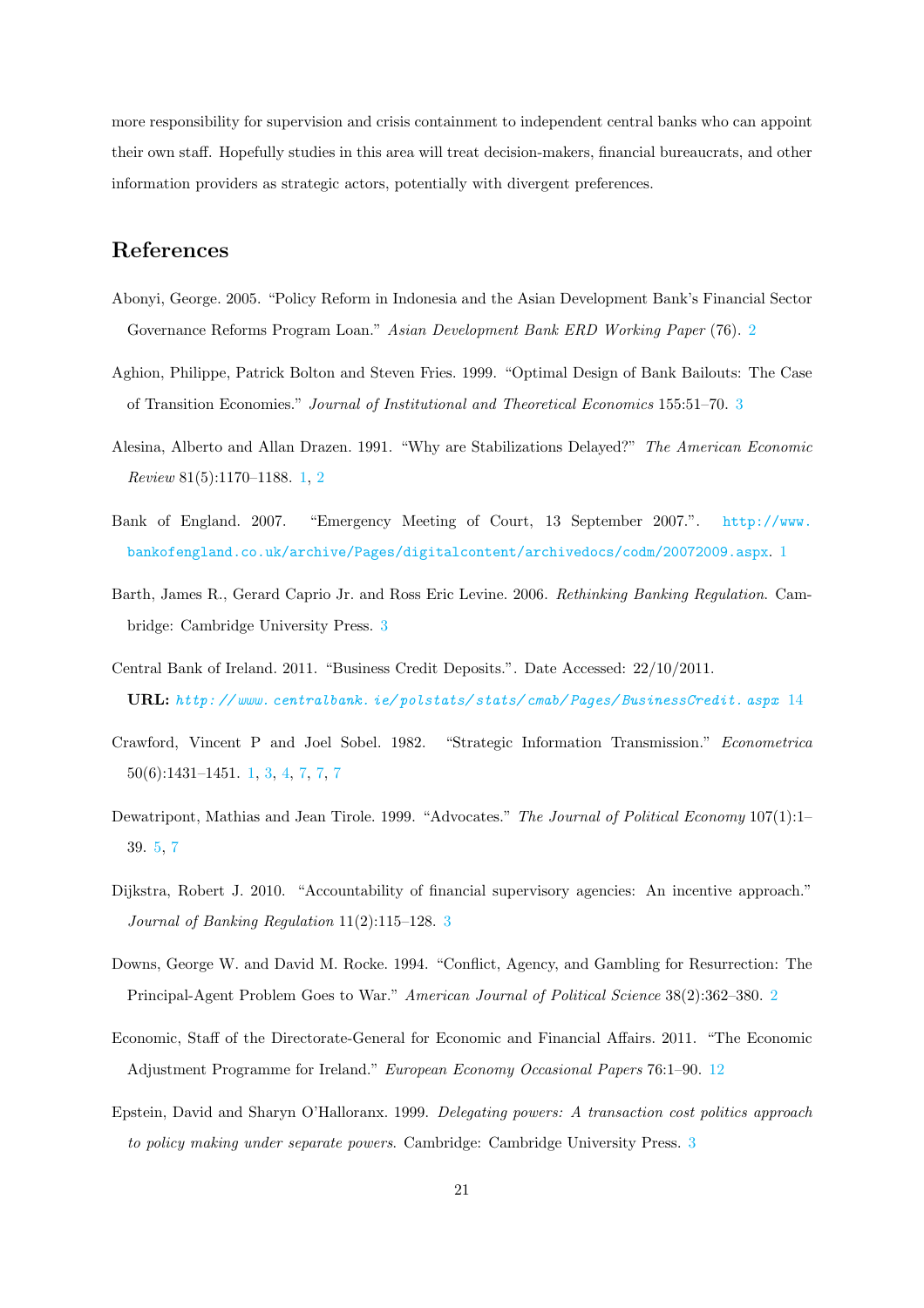- European Central Bank. 2008*a*. "Opinion of the European Central Bank of 3 October 2008 at the request of the Irish Minister for Finance on a draft Credit Institutions (Financial Support) Bill 2008.". URL: *https: // www. ecb. int/ ecb/ legal/ pdf/ en\_ con\_ 2008\_ 44. pdf* 6
- European Central Bank. 2008*b*. "Recommendations of the Governing Council of the European Central Bank on government guarantees for bank debt.".

URL: *http: // www. ecb. int/ pub/ pdf/ other/ recommendations\_ on\_ guaranteesen. pdf* 6

- Fitch Ratings. 2013. "Fitch Ratings' Report: Peer Review: Irish Banks.". http://www.fitchratings. com/creditdesk/reports/report\_frame.cfm?rpt\_id=708766. 6
- Gandrud, Christopher. 2013. "The diffusion of financial supervisory governance ideas." *Review of International Political Economy* 20(4):881–916. 7
- Gandrud, Christopher and Mark Hallerberg. 2015*a*. "Does Banking Union Worsen the EU's Democratic Deficit? The need for greater supervisory data transparency." *Journal of Common Market Studies* 53(4):769–785. 1
- Gandrud, Christopher and Mark Hallerberg. 2015*b*. "When all is said and done: updating "Elections, special interests, and financial crisis"." *Research and Politics* 2(3):1–9. 1, 2
- Gibbons, Robert. 1992. *A Primer in Game Theory*. Harlow, Essex: Pearson Education Limited. 7
- Gilligan, Thomas and Keith Krehbiel. 1987. "Collective Decision Making and Standing Committees: An Informational Rationale for Restrictive Amendment Procedures." *Journal of Law, Economics, and Organizations* 3:287–335. 1, 3, 4, 4
- Grossman, Emiliano and Cornelia Woll. 2014. "Saving the Banks: The Political Economy of Bailouts." *Comparative Political Studies* 47(4):574–600. 1
- Hayo, Bernd and Carsten Hefeker. 2002. "Reconsidering Central Bank Independence." *European Journal of Political Economy* 18:653–674. 7
- Honohan, Patrick. 2010. "The Irish Banking Crisis Regulatory and Financial Stability Policy 2003- 2008.". A Report to the Minister for Finance and the Governor of the Central Bank.

URL: *http: // www. bankinginquiry. gov. ie/ The% 20Irish% 20Banking% 20Crisis% 20Regulatory% 20and% 20Financial% 20Stability% 20Policy% 202003-2008. pdf* 1, 6, 6

Honohan, Patrick and Luc Laeven, eds. 2005. *Systemic Financial Crises: Containment and Resolution*. Cambridge: Cambridge University Press. 3, 3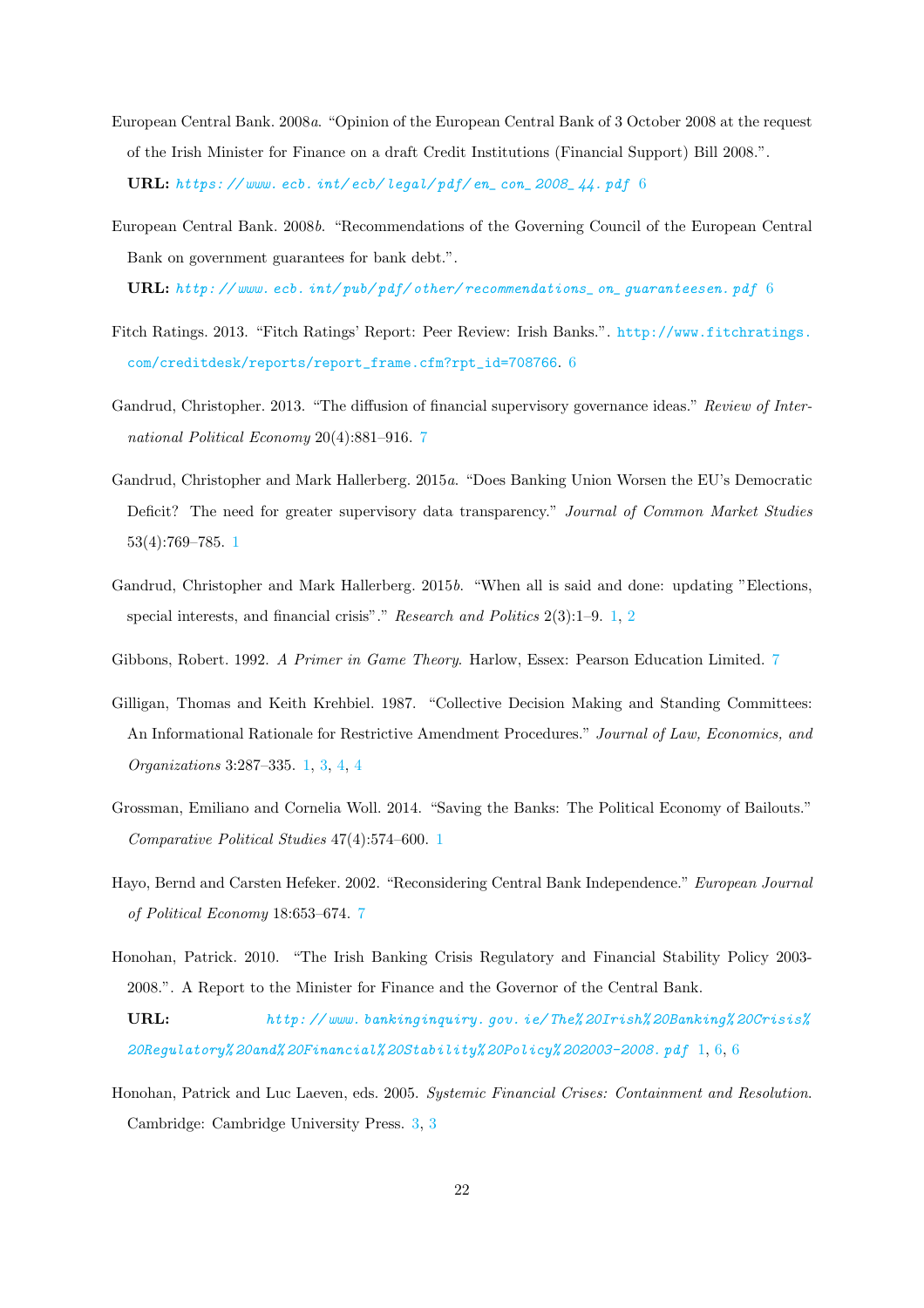- House of the Oireachtas. 2008*a*. "Department's Powerpoint presentation re Overview of Financial Stability Resolution issues.". Date Accessed: 3/1/2011.
	- URL: *http: // www. oireachtas. ie/ documents/ committees30thdail/ pac/ reports/ documentsregruarantee/ document36. pdf* 6
- House of the Oireachtas. 2008*b*. "E-mail from Merrill Lynch to Department with attached Memorandum examining various options.". Date Accessed: 19/10/2011.
	- URL: *http: // www. oireachtas. ie/ viewdoc. asp? fn= /documents/ Committees30thDail/ PAC/ Reports/ DocumentsReGruarantee/ document3. pdf* 20
- House of the Oireachtas. 2008*c*. "Financial Issues–Scoping paper 24/01/2008.". Date Accessed: 18/10/2011.
	- URL: *http: // www. oireachtas. ie/ documents/ committees30thdail/ pac/ reports/ documentsregruarantee/ document37. pdf* 6
- House of the Oireachtas. 2008*d*. "Presentation from Anglo Irish Bank.". Date Accessed: 19/10/2011. URL: *http: // www. oireachtas. ie/ viewdoc. asp? fn= /documents/ Committees30thDail/ PAC/ Reports/ DocumentsReGruarantee/ document15. pdf* 6
- House of the Oireachtas. 2008*e*. "Transcript of handwritten note of meeting with Financial Regulator, Merrill Lynch, Central Bank, PwC, Arthur Cox, Attorney General, Taoiseach, Department of Taoiseach, Minister for Finance, Department of Finance, NTMA, Goldman Sachs (for part) Thursday.". Date Accessed: 19/10/2011.

URL: *http: // www. oireachtas. ie/ viewdoc. asp? fn= /documents/ Committees30thDail/ PAC/ Reports/ DocumentsReGruarantee/ document6. pdf* 6

- Huber, John D and Nolan McCarty. 2004. "Bureaucratic Capacity, Delegation, and Political Reform." *American Political Science Review* 98(3):481–494. 2
- Irish Department of Finance. 2008. "Government Decision to Safeguard Banking System.". Date Accessed: 18/10/2011.

URL: *http: // www. finance. gov. ie/ viewdoc. asp? DocID= 5475£& £CatID= 1£& £StartDate= 01+ January+ 2008* 6

- Keefer, Philip. 2007. "Elections, Special Interests, and Financial Crisis." *International Organization* 61(3):607–641. 1, 2, 3, 6
- McWilliams, David. 2009. *Follow the Money: The Tale of the Merchant of Ennis*. Dublin: Gill & MacMillan, Limited. 6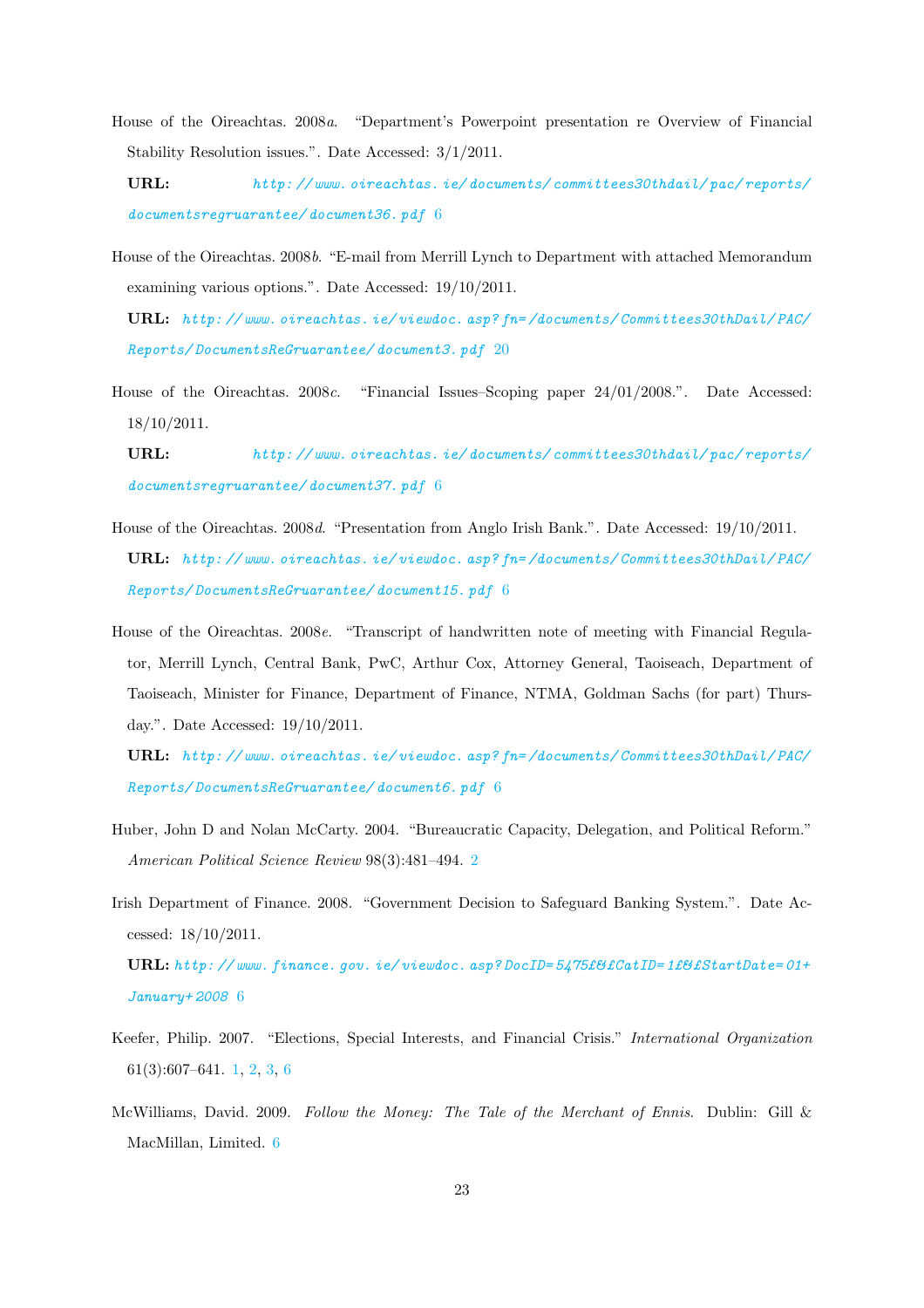- Mishkin, Frederic S. 1990. "Asymmetric information and financial crises: a historical perspective." *National Bureau of Economic Research* . 1
- Nkusu, Mwanza. 2011. "Nonperforming Loans and Macrofinancial Vulnerabilities in Advanced Economies." *IMF Working Papers* . Available at SSRN: http://ssrn.com/abstract=1888904. 3
- Nyberg, P. 2011. Misjudging Risk: Causes of the Systemic Banking Crisis in Ireland, Report on the Commission of Investigation into the Banking Sector in Ireland. Technical report. 6, 21
- Ottaviani, Marco and Peter Norman Sørensen. 2006. "Professional advice." *Journal of Economic Theory* 126(1):120–142. 9
- Pepinsky, Thomas. 2014. Financial Crises and the Politics of Adjustment and Reform. In *Research Handbook on International Monetary Relations*. Cheltenham: Edward Elgar Publishing. 1
- Persson, Torsten and Guido Tabellini. 1993. "Designing Institutions for Monetary Stability." *Carnegie-Rochester Conference Series on Public Policy* 39:53–84. 7
- Rodrik, Dani. 1999. "Where Did All the Growth Go? External Shocks, Social Conflict, and Growth Collapses." *Journal of Economic Growth* 4:385–412. 1, 2, 6
- Rosas, Guillermo. 2006. "Bagehot or Bailout? An Analysis of Government Responses to Banking Crises." *American Journal of Political Science* 50(1):175–191. 1, 2, 3
- Rosas, Guillermo. 2009. *Curbing Bailouts: Bank Crises and Democratic Accountability in Comparative Perspective*. Ann Arbor: The University of Michigan Press. 1, 2, 3, 3
- Satyanath, Shanker. 2006. *Globalization, Politics, and Financial Turmoil: Asia's Banking Crisis*. Cambridge: Cambridge University Press. 1, 2, 4, 7, 7
- Sikka, Prem. 2009. "Financial Crisis and the Silence of the Auditors." *Accounting, Organizations and Society* 34(6-7):868–873. 1
- Sobel, Joel. 2013. Giving and Receiving Advice. In *Advances in Economics and Econometrics*, ed. Daron Acemoglu, Manuel Arellano and Eddie Dekel. Cambridge: Cambridge University Press. 1, 3
- Sundararajan, Vasudevan and Tomás Baliño. 1991. Banking Crises: Cases and Issues. Technical report International Monetary Fund Washington, DC: . 2
- Vreeland, James Raymond. 2003. "Why Do Governments and the IMF Enter into Agreements? Statistically Selected Cases." *International Political Science Review* 24(3):321–343. 2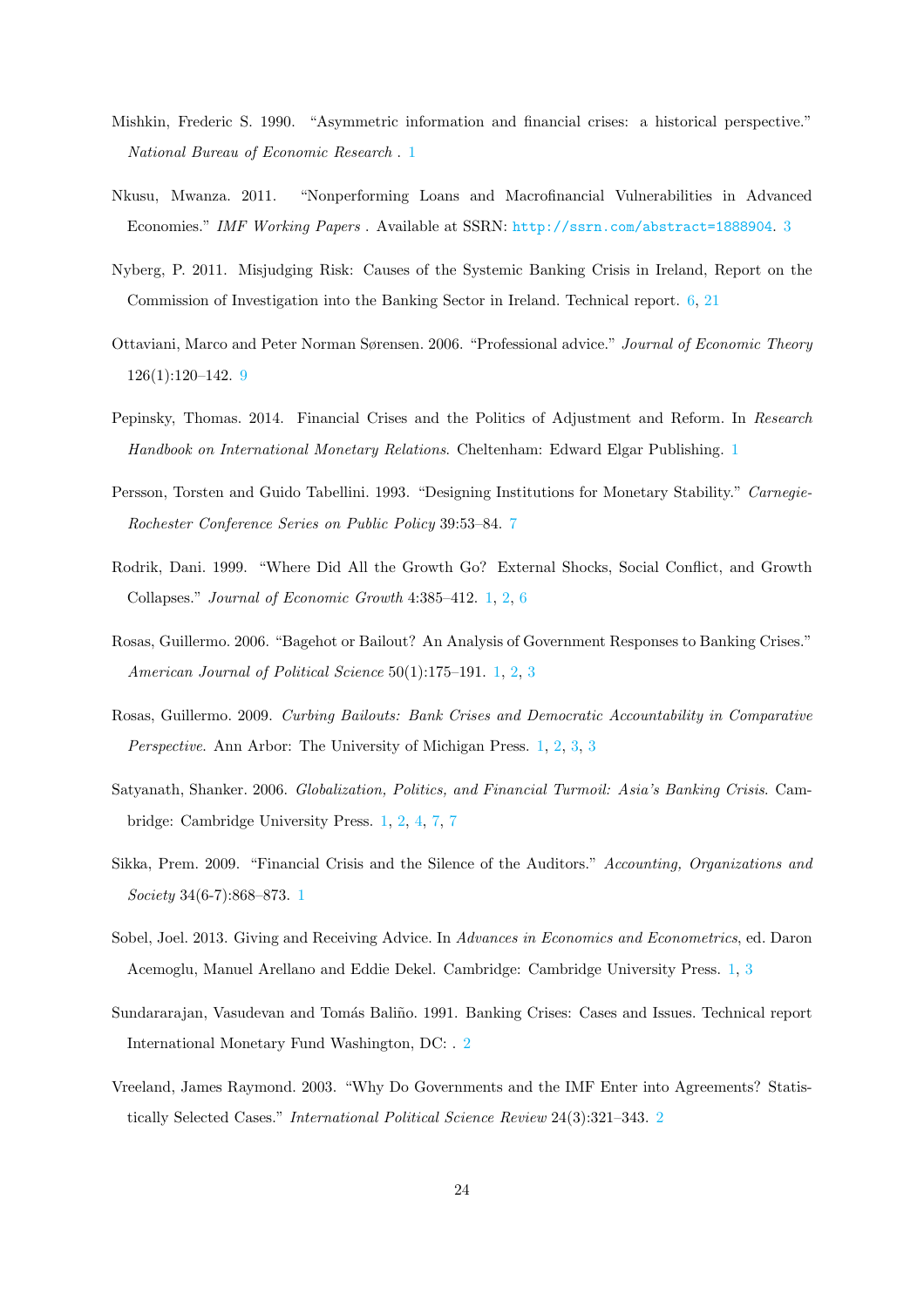- Walter, Andrew. 2008. *Governing Finance: East Asia's Adoption of International Standards*. Ithaca, NY: Cornell University Press. 7
- Weber, Beat and Stefan W Schmitz. 2011. "Varieties of helping capitalism: politico-economic determinants of bank rescue packages in the EU during the recent crisis." *Socio-Economic Review* 9(4):639–669. 1
- Woll, Cornelia. 2014. *The Power of Inaction: Bank Bailouts in Comparison*. Ithaca: Cornell University Press. 1, 2, 6

World Bank. 2013. "World Development Indicators.". http://data.worldbank.org/. 6, 6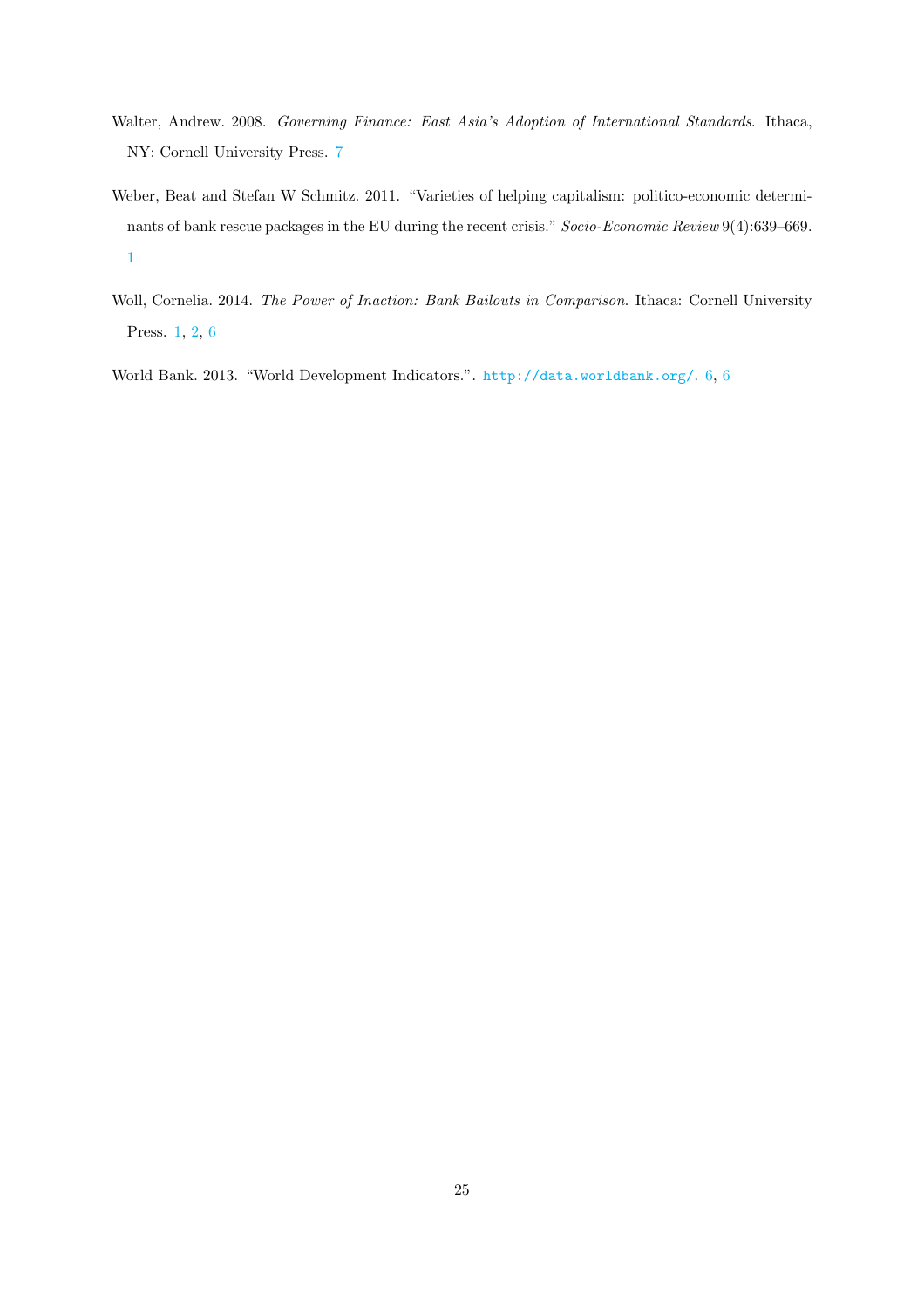#### Online Annex 1: The Single Signaller Game

Utilities Because the DM requires information from the FR to make her preferred containment policy choice the DM's payoff depends on the message  $m_i$  sent by the FR and an unknown state of the world. The DM's payoff can be thus characterised by:

$$
U^{DM}(g,\alpha) = -(g-\alpha)^2.
$$
\n(5)

The payoff of the FR is

$$
U^{FR} (g, \alpha, b) = -(g - (\alpha - b))^2
$$
 (6)

where  $b \geq 0$ . The *b* parameter captures the distance between the DM's and the FR's ideal containment policy points, denoted *xDM* and *xF R*. As we will see this distance influences the *bias* in the information the FR gives to the DM. If  $b = 0$  then their preferences are perfectly aligned and, as has been well established in the signalling literature (Crawford and Sobel, 1982), the FR's message will be completely accurate.

Equilibrium Suppose the FR can choose to send two messages  $m_{L\alpha}$  and  $m_{H\alpha}$  where  $m_{L\alpha} < m_{H\alpha}$ . The signal is costless. Let  $g(m)$  denote the action taken by the DM in response to the message sent by the FR. If  $\alpha$  is uniformly distributed over [0, 1] with mean  $\bar{\alpha}$ , in equilibrium the FR will use a threshold strategy, whereby the FR will choose  $m_{L\alpha}$  when  $\alpha \in [0, \alpha^*)$  and  $m_{H\alpha}$  when  $\alpha \in (\alpha^*, 1)$ .  $\alpha^*$  represents the threshold value of  $\alpha$  at which the FR is indifferent between  $m_{L\alpha}$  and  $m_{H\alpha}$ . So, the payoffs for the FR are characterised as:

$$
m_{L\alpha} : (g(m_{L\alpha}) - (\alpha - b))^2
$$
  
\n
$$
m_{H\alpha} : (g(m_{H\alpha}) - (\alpha - b))^2
$$
\n(7)

The benefit for the FR of sending message  $m_{H\alpha}$  over  $m_{L\alpha}$  is increasing in  $\alpha$  and can be characterised as:

$$
\Delta g = -(g(m_{L\alpha}) - (\alpha - b))^2 + (g(m_{H\alpha}) - (\alpha - b))^2.
$$
\n(8)

After receiving the message from the types in  $[0, \alpha^*)$  the DM will believe that the FR's type, message, is uniformly distributed on  $\alpha \in [0, \alpha^*),$  and type  $(\alpha, 1)$  is uniformly distributed on  $\alpha \in (\alpha^*, 1)$ . Therefore the DM's equilibrium strategy will be: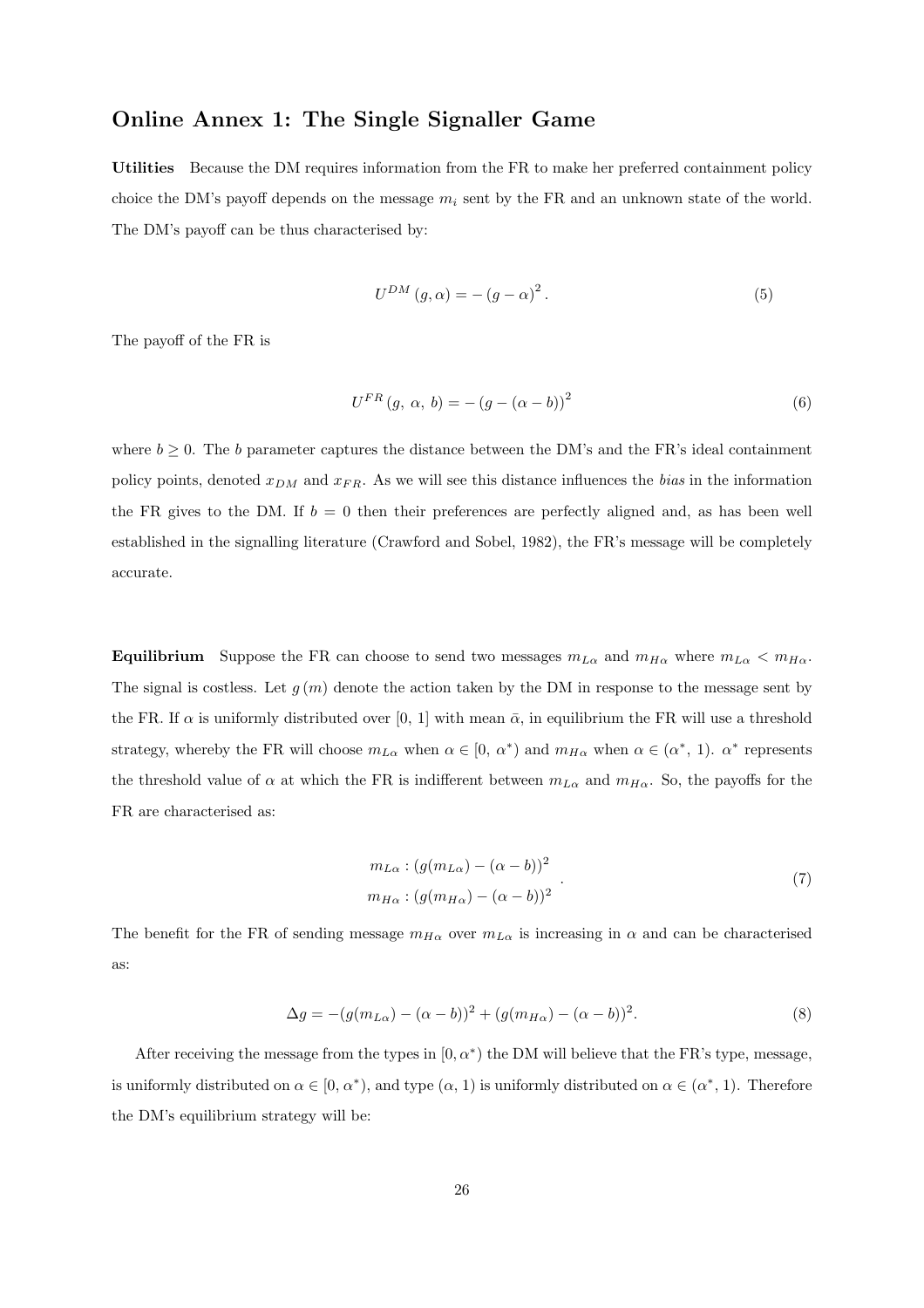$$
g(m_{L\alpha}) = \frac{\alpha*}{2} \text{ and } g(m_{H\alpha}) = \frac{\alpha^* + 1}{2}.
$$
 (9)

For all types in  $[0, \alpha^*)$  for the FR to prefer sending  $m_{L\alpha}$  to  $m_{H\alpha}$ , it must be that all types in  $[0, \alpha^*)$ prefer  $g(m_{L\alpha}) = \frac{\alpha^*}{2}$  over  $g(m_{H\alpha}) = \frac{\alpha^*+1}{2}$ , also all types in  $(\alpha^*, 1)$  must prefer  $g(m_{H\alpha}) = \frac{\alpha^*+1}{2}$  over  $g(m_{L\alpha}) = \frac{\alpha^*}{2}$ . Given that  $\alpha^*$  characterises the type that is indifferent we solve for the partially pooling equilibrium by using the fact that when the utilities of the FR and DM are equal as:

$$
\alpha^* + b - \frac{\alpha^*}{2} = \frac{\alpha^* + 1}{2} - (\alpha^* + b). \tag{10}
$$

simplifying to the formula  $\alpha^* = \frac{1}{2} - 2b$ . Given  $\alpha = [0, 1]$ ,  $\alpha^*$  must be positive. A two-step equilibrium only exists if  $|b| < \frac{1}{4}$ . Thus when the value of  $|b| \geq \frac{1}{4}$ , the FR does not distinguish between high and low recovery values and the signal becomes completely uninformative and a completely pooling equilibrium called a "babbling equilibrium" exists where the FR does not even make a crude distinction between types, whereby he chooses randomly over one interval  $[0,1]$  and uses each message  $m \in M$  regardless of  $\alpha_i$  and no information is transmitted. Therefore if the FR always reports the same message the DM's optimal strategy is to simply ignore the message and assign a uniform belief to all values  $\alpha \in [0, 1]$ . Her optimal strategy when she is unable to update her prior is to set  $g = \bar{\alpha}$ , i.e. 0.5. Therefore, central to the argument presented here is the distance between the preferences of the financial regulator and the decision-maker.

It may be more realistic to consider the equilibrium in the one signaller game when the FR makes very fine distinctions between different levels of  $\alpha$ . Crawford and Sobel (1982) show that in the *n*-step equilibrium, the number of intervals is a function of the preference parameter and largest integer given by the quadratic formula:

$$
\frac{1}{2}\left[1+\sqrt{1+\left(\frac{2}{|b|}\right)}\right].
$$
\n(11)

Therefore as *b* approaches zero, more communication occurs and only if preferences are perfectly aligned and an infinite number of intervals exist, does full communication occur (Gibbons, 1992). However, when  $|b| > 0$ , signals become vague and uninformative. When  $|b| > \frac{1}{4}$ , the FR randomises over the interval and the DM simply ignores the messages. Therefore, as Crawford and Sobel (1982) show, all equilibria are partition equilibria where the FR can introduce noise in his signal by not distinguishing as finely between information states. The FR does this to a larger degree the further their preferences are from the DM.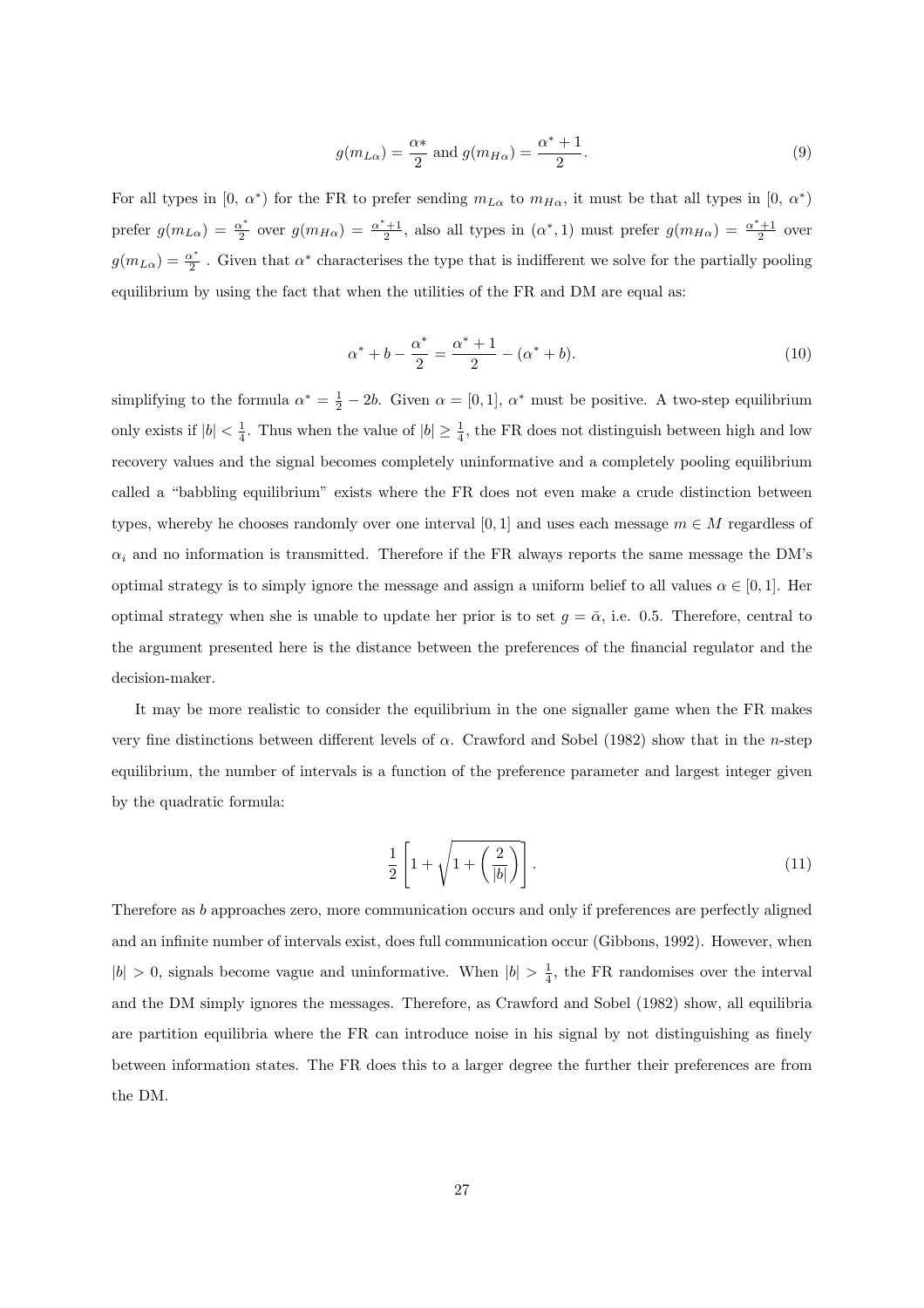#### Online Annex 2: Equilibrium with Two Signallers

Building on Satyanath (2006, 139-140) a Perfect Bayesian Equilibrium for two signallers is a set of strategies  $g_k^*(m_{1\alpha}, m_{2\alpha})$ ,  $m_{1\alpha}^*(\alpha_i, m_{2\alpha}, g_k)$ ,  $m_{2\alpha}^*(\alpha_i, m_{1\alpha}, g_k)$ , and posterior beliefs,  $h^*(\alpha_i; m_{1\alpha}, m_{2\alpha})$ such that;

- 1.  $m_{1\alpha}(\alpha_i, m_{2\alpha}, g_k) \in \arg \max EU_{s1}$ , given  $g_k^*(m_{1\alpha}, m_{2\alpha})$  and  $m_{2\alpha}^*(\alpha_i, m_{1\alpha}, g_g)$
- 2.  $m_2(\alpha_i, m_{1\alpha}, g_k) \in arg \, max \, EU_{s2}$ , given  $g_k^*(m_{1\alpha}, m_{2\alpha})$  and  $m_{1\alpha}^*(\alpha_i, m_{2\alpha}, g_g)$
- 3.  $g_k^*(m_{1\alpha}, m_{2\alpha}) \in arg \ max \ EU \int_{0.65}^{0.95} u_c(g_k, \alpha_i) h * (\alpha_i, m_{1\alpha}, m_{2\alpha}) d\alpha_i$
- 4.  $h^*(\alpha_i; m_{1\alpha}, m_{2\alpha}) = \Pr(\alpha = \alpha_i \mid m_{1\alpha}^*, m_{2\alpha}^*),$  as per Bayes' rule.

Assuming that  $\alpha$  is uniformly distributed in [0.65, 0.95], though another range could be used.

Proposition: There exists a Perfect Bayesian Equilibrium in which;

- 1.  $m_{1\alpha}^*(\alpha_i, m_{2\alpha}, g_k) = \alpha_i$  if  $\alpha_i = \bar{\alpha} + 2x_{s1}$  or  $\alpha_i = \bar{\alpha} + 2x_{s2}$ , and  $s_1$  randomises with equal probability over  $[\bar{\alpha} + 2x_{s1}, \bar{\alpha} + 2x_{s2}]$  otherwise.
- 2.  $m_{2\alpha}^*(\alpha_i, m_{1\alpha}, g_k) = \alpha_i$  if  $\alpha_i = \bar{\alpha} 2x_{s1}$  or  $\alpha_i = \bar{\alpha} + 2x_{s2}$ , and  $s_2$  randomises with equal probability over  $[\bar{\alpha} + 2x_{s1}, \bar{\alpha} + 2x_{s2}]$  otherwise.
- 3.  $g_k^*(m_{1\alpha}, m_{2\alpha}) = \alpha_i$  if  $m_{1\alpha} = m_{2\alpha}$ , and  $\bar{\alpha}$  otherwise.
- 4. If  $m_{1\alpha} = m_{2\alpha}, h^*(\alpha_i; m_{1\alpha}, m_{2\alpha}) = 1$ . If  $m_{1\alpha} \neq m_{2\alpha}, h^*(\alpha; m_{1\alpha}, m_{2\alpha}) = 0$  for all  $\alpha_i \neq$  $[\bar{\alpha} + 2x_{s1}, \bar{\alpha} + 2x_{s2}]$

Note that we used a more general notation  $(s_1 \text{ and } s_2)$  than above to denote the two signallers, where *s*<sub>1</sub> prefers an outcome  $x_{s1} < 0$  and  $s_2$  prefers an outcomes  $x_{s2} < 0$ .

*Proof:* There are four parts to the proof.

- 1. To show that  $s_1$  maximises her expected utility given the DM's policy choice and  $s_2$ 's optimal signalling strategy, as in part 1 above, we discuss each component of  $m_{1\alpha}^*(\alpha_i, m_{2\alpha}, g_k)$ :
	- $(n)$   $m_{1\alpha}^*(\alpha_i, m_{2\alpha}, g_k) = \alpha_i$  if  $\alpha_i < \bar{\alpha} + 2x_{s1}$ :
		- i. When  $\alpha_i < \alpha + 2x_{s_1}$  the DM will choose  $\bar{\alpha}$  and  $x_k > 2x_{s_1}$  if  $m_{1\alpha} \neq m_{2\alpha}$ , as in the proposed equilibrium  $g_k^*(m_{1\alpha}, m_{2\alpha}) = \bar{\alpha}$
		- ii. When  $m_{1\alpha} = m_{2\alpha} = \alpha_i$ ,  $g_k^*(m_{1\alpha}, m_{2\alpha}) = \alpha_i$ , and  $x_k = 0$  which results in  $s_1$  having a greater utility than  $x > 2x_{s1}$ .
	- (b)  $m_{1\alpha}^*(\alpha_i, m_{2\alpha}, g_k) = \alpha_i$  if  $\alpha_i > \bar{\alpha} + 2x_{s1}$ : If  $m_{1\alpha} \neq m_{2\alpha}$  the the DM chooses  $\bar{\alpha}$ . This is less utility for  $s_1$  than  $x = 0$  because  $x < 2x_{s2}$ .